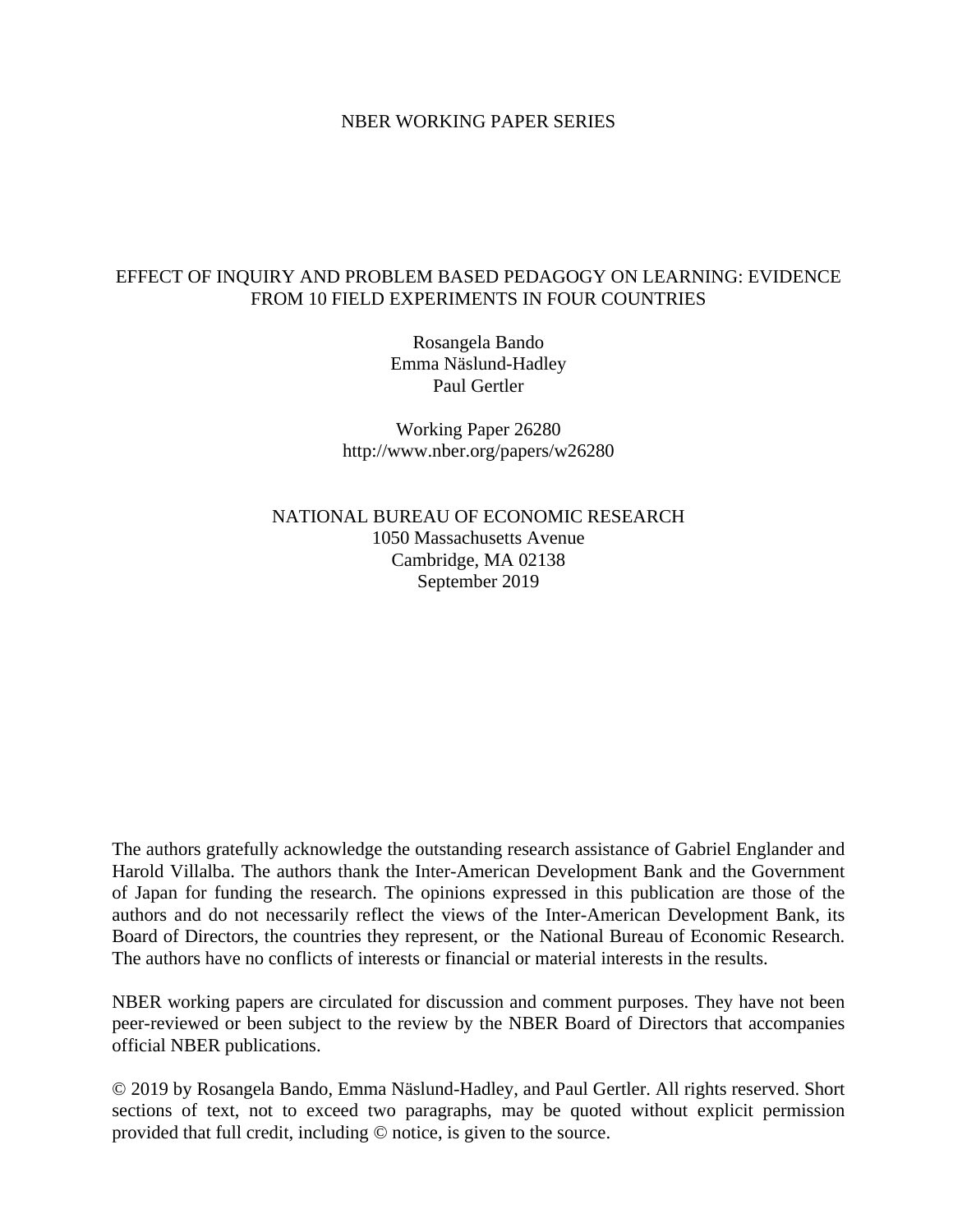Effect of Inquiry and Problem Based Pedagogy on Learning: Evidence from 10 Field Experiments in Four Countries Rosangela Bando, Emma Näslund-Hadley, and Paul Gertler NBER Working Paper No. 26280 September 2019 JEL No. I21,I24,I25

## **ABSTRACT**

This paper uses data from 10 at-scale field experiments in four countries to estimate the effect of inquiry-and problem-based pedagogy (IPP) on students' mathematics and science test scores. IPP creates active problem-solving opportunities in settings that provide meaning to the child. Students learn by collaboratively solving real-life problems, developing explanations, and communicating ideas. Using individual-level data on 17,006 students, the analysis finds that after seven months IPP increased mathematics and science scores by 0.18 and 0.14 standard deviations, respectively, and by 0.39 and 0.23 standard deviations, respectively, after four years. We also identify important gender learning gaps with boys benefiting substantially more than girls. Our approach not only provides strong causal evidence, but also high external validity. These 10 experiments in four countries allow us to examine the effects of IPP across a wide set of geographic, socioeconomic, teacher background, and age/grade contexts (i.e., preschool and third and fourth grades). The results prove to be robust across these different contexts. The 10 RCTs were registered in the American Economic Association Registry for randomized control trials. See the supplementary materials for trial numbers.

Rosangela Bando Inter-American Development Bank 1300 New York Avenue N.W. Washington, DC 20577 rosangelab@iadb.org

Emma Näslund-Hadley Inter American Development Bank 1300 New York Avenue N.W. Washington, D.C. 20577 EMMAN@iadb.org

Paul Gertler Haas School of Business University of California, Berkeley Berkeley, CA 94720 and NBER gertler@haas.berkeley.edu

The 10 RCTs were registered in the American Economic Association Registry for randomized control trials. See the supplementary materials for trial numbers.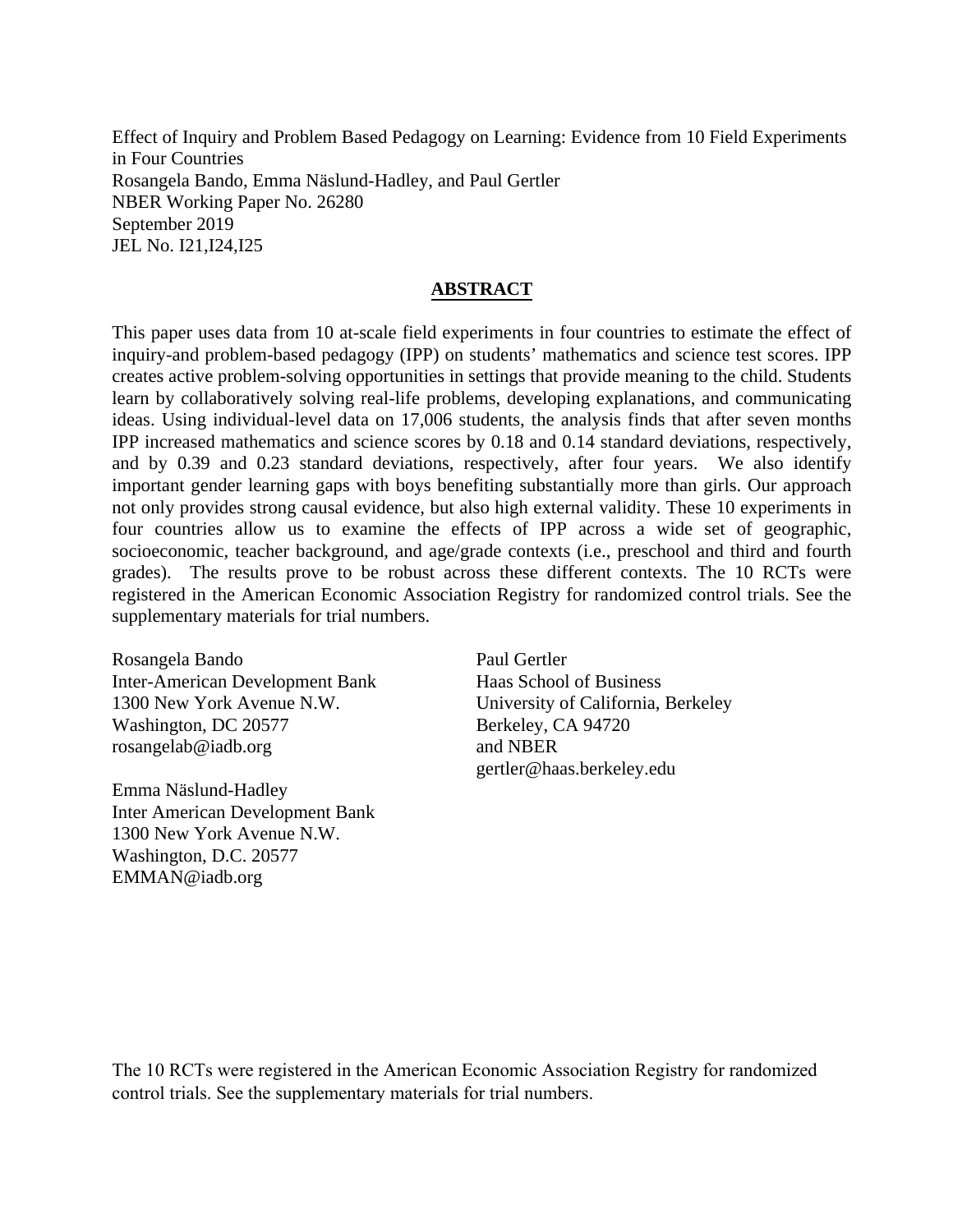#### **1. Introduction**

The education literature has long emphasized that students learn better when they play an active role in the learning process through do-able tasks with social interaction (*1, 2, 3, 4*). Meta-analyses confirm that traditional lecturing with passive listening is not conducive to critical thinking, fostering interest, or changing attitudes (*5, 6*). Rather, learning through activities, group work, and interactive class conversations is strongly associated with greater learning (*7*).

One such active leaning approach is inquiry- and problem-based pedagogy (IPP) (*8*). IPP creates active problem-solving opportunities in settings that provide meaning to the child. Students learn by collaboratively solving authentic, real-life problems, developing explanations, and communicating ideas (*9*). They are taught to search for information from different sources, both text-based resources and by gathering their own data, and to develop problem-solving skills by collaboratively engaging in investigations. This approach helps solidify concepts through the child's exploration of research questions, production and collection of evidence, construction of theories based on evidence, and development of explanations.

This paper uses student-level data from 10 randomized field experiments in four Latin American countries (Argentina, Belize, Paraguay, and Peru) to estimate the effect of IPP compared to traditional pedagogy on preschool and primary school student learning in mathematics and science (*10*). We estimate both short-run and longer-run effects considering that learning begets learning, i.e., dynamic complementarities (*11*). The results show that the longer-run impact is significantly larger, increasing the cost-effectiveness of IPP. Finally, the analysis finds that boys benefit more than girls from IPP and that the gender gap grows over time.

Our approach not only provides strong causal evidence, but also high external validity. A challenge when evaluating specific programs is the applicability of the evidence to other contexts (*12, 13*, *14*). These 10 experiments in four countries allow us to examine the effects of IPP across a wide set of geographic, socioeconomic, teacher background, and age/grade contexts (i.e., preschool and third and fourth grades).

2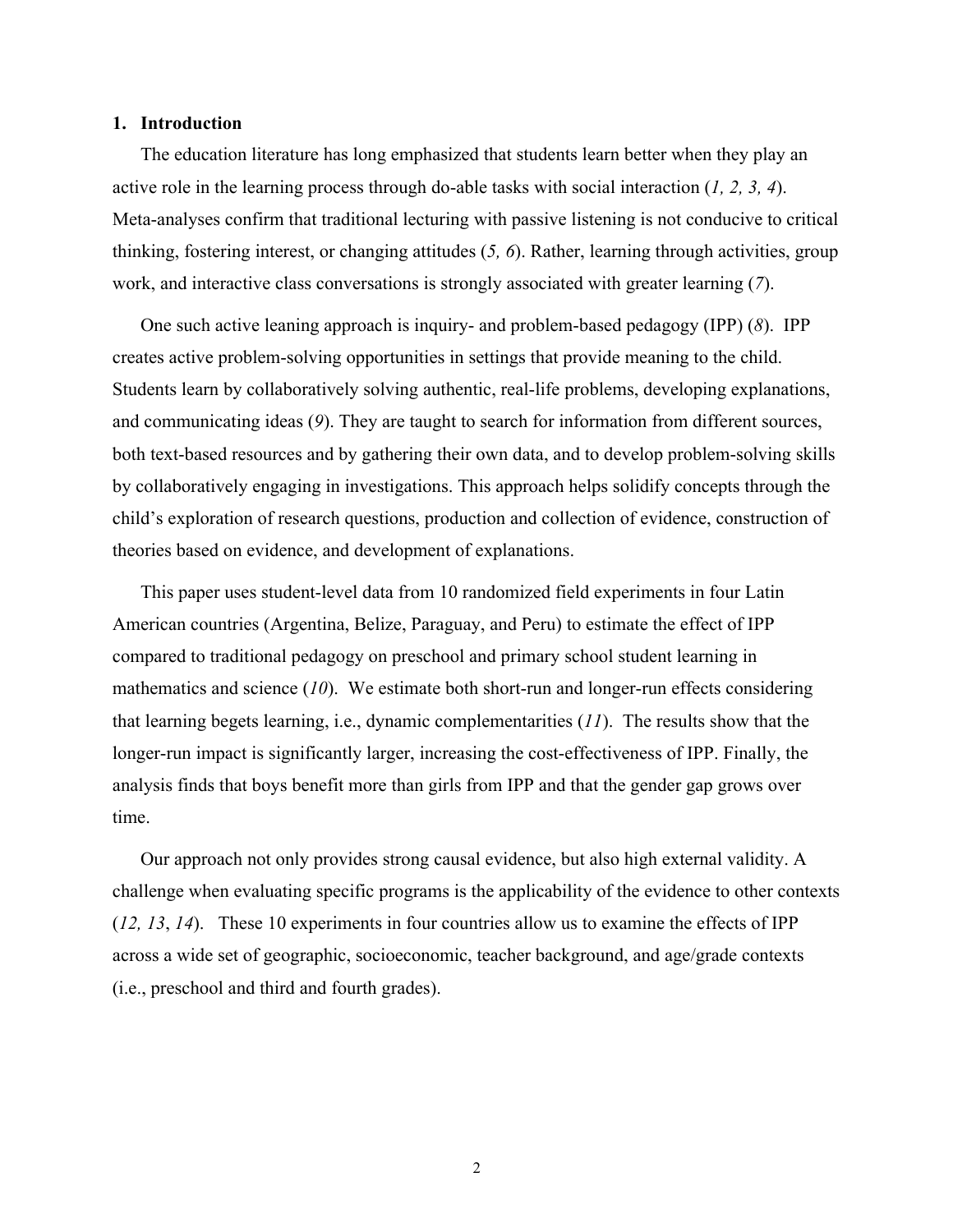#### **2. Inquiry- and Problem-based Pedagogy**

The difference between IPP and a traditional lesson is illustrated by a unit on the skeletal system in the fourth grade in Argentina (*15*). In traditional classrooms, students copy facts about bone tissues and the names of the 206 bones of the human skeleton that teachers have written on the blackboard into notebooks. They are then tested based on the lectures and material that they have read in textbooks. In IPP classrooms, teachers pose research questions and guide students through the formulation and testing of hypotheses to explore the questions. One research question might be: What do bones help people do? Students then research facts about bones from texts and other sources from which they devise hypotheses. One such hypothesis is that calcium strengthens bones. Students might then soak chicken bones in vinegar for different lengths of time to extract different amounts of calcium, concluding that the more calcium a bone loses, the more it will bend.

In mathematics, the contrast between IPP lessons and traditional lessons is equally stark. For example, consider a lesson on ratios in the sixth grade in Belize (*16*). In a traditional classroom, the lesson begins with a lecture that covers the definition of a ratio and how to solve simple mathematics problems involving ratios. The students then spend the rest of the class solving similar problems and are tested on their ability to solve ratio problems. In an IPP classroom, the teacher first uses examples to convey the concept (e.g., the ratio of students with long-sleeve shirts to those with short-sleeve shirts). Students then work in pairs to come up with definitions. The teacher provides them with a series of exercises to explore the use of ratios in everyday life. For example, pairs of students might be asked to investigate how many Cuisenaire rods of different colors are needed to measure the length of their desks and the relationships between the numbers of rods of different colors (*17*). The small group exploration is followed by a teacherled class discussion. The lesson ends with students revising their definitions of a ratio and a class conversation guided by the teacher to arrive at a joint definition and properties.

Teachers play critical roles in IPP. When done well, IPP includes elements of explicit instruction and scaffolding (*18,19*). Teachers facilitate learning by guiding students through a series of steps and explicitly relating learning to students' prior knowledge and experiences (*18*). Teachers guide learners through complex tasks with explicit instructions that are relevant to the problem at hand (*19*). They provide structure and scaffolding that help students not only carry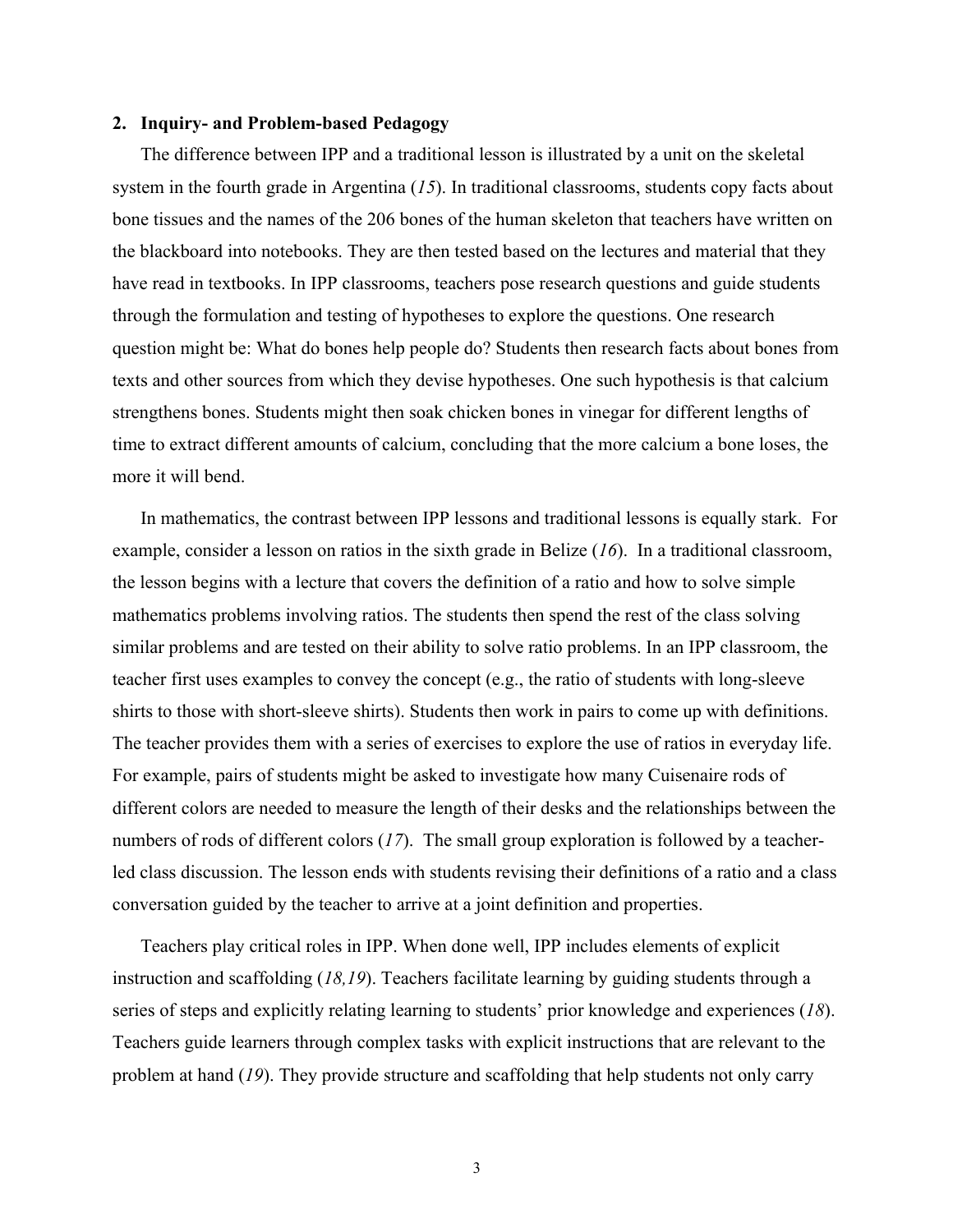out specific activities, but also comprehend why they are doing those activities and how they are related to the set of core concepts that they are exploring (*1*).

#### **3. The Interventions**

This study encompasses 10 IPP randomized field experiments in four Latin America countries: Argentina, Belize, Paraguay, and Peru. The countries represent GDP per capita income levels that range from US\$4,078 in Paraguay to US\$12,440 in Argentina, and they range in population sizes from 366,954 in Belize to 43,847,430 in Argentina (*20*). Like many countries, these four nations face challenges with education quality, as illustrated by their national and international scores that show severe learning deficits compared to Organisation for Economic Co-operation and Development countries (*21*, *22*). Supplementary Table S1 provides details of each of the 10 IPP interventions.

All interventions shared three central elements of IPP: (1) instruction organized around core concepts that were developed over many lessons, (2) classes organized around inquiry and problem-solving opportunities, and (3) use of students' previous knowledge, structure, and scaffolding to help them carry out more complex activities and make sure that they have close guidance.

All programs were implemented at the class level, except for Peru 2014, where tutors were used for small groups of three to seven students. Each program trained teachers in IPP methods and lesson plans, provided didactic materials to enhance learning through hands-on activities, and provided ongoing supervision. All programs included detailed lesson plans, a minimum of 20 hours of teacher professional development, and continuous in-school teacher support.

#### **4. Experimental Designs**

Although the details of each study differ, all studies employed a cluster (school-level) randomized design, except for Peru 2014. Peru 2014 randomized students at the individual level. Study schools in Argentina and Peru were randomly selected from the respective country-year universe of schools with students enrolled in the grade of interest. In Paraguay and Belize, study schools were selected from the universe of eligible schools that had students in the grade of interest and that additionally volunteered to participate. Schools were compliant with treatment assignment in all cases except for one control school in Paraguay 2011 where teachers received training. For this case, we present intention to treat estimates. Except for Peru 2014, all students

4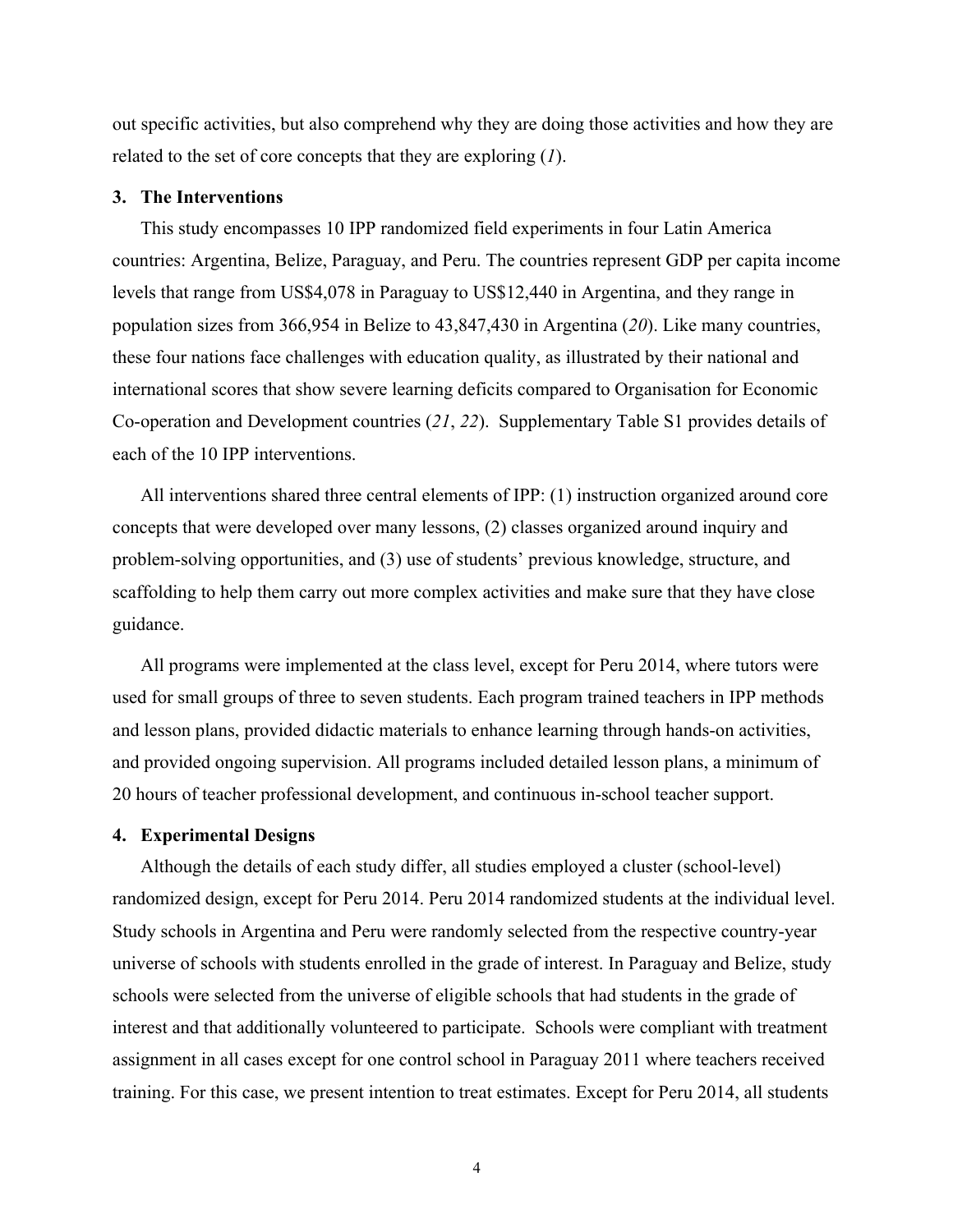in the target grades in the study schools participated in the study. Peru 2014 instead enrolled students who performed in the bottom half of the test score distribution. Supplementary Table S1 provides details of each of the 10 IPP interventions, and Supplementary Table S2 provides the details of each experimental design, including sample frame, sample size in terms of number of schools and number of students, stratifications for random assignment, and timing of data collection.

All studies except for Belize 2015 collected panel data at the student level with one survey before treatment and another after treatment. In all studies the same group was surveyed before and after the intervention, except for Belize 2015, where baseline and follow-up surveys were administered to different cohorts. The length of exposure to inquiry- and problem-based pedagogy (IPP) was seven months in all cases.

The key outcome of interest is students' standardized test results. Each test was designed to measure the ability of students to understand and apply key mathematical and scientific concepts. Tests were adapted for each grade level and administered by an external evaluator, rather than by the local teachers. Surveys of parents provided additional information about the student and family. Teacher and school-level information was merged into the student-level data base. Supplementary Table S3 provides the definition for each variable used in the analysis.

## **5. Estimation**

We estimate the following regression specification for each country-year subject intervention:

$$
y_{ist} = \mu_s + \beta T_{is} + \gamma y_{ist-1} + \varepsilon_{is},\tag{1}
$$

where  $y_{ist}$  denotes the score for student *i* in strata *s* at time *t*,  $\mu_s$  is a strata fixed effect, and  $\varepsilon_{is}$  is an error term. The variable  $T_{is}$  equals 1 if the student receives treatment and 0 otherwise.  $\beta$ represents the average difference in student scores between treatment and control units in the year in which IPP was implemented. For inference, we cluster errors at the school level (*23*).

An importation notion of learning is that how much a child learns in a school year depends on how much he or she knows upon entering that year, i.e., school readiness. These dynamics are built into equation (1), where current test scores are also a function of lagged scores,  $\gamma y_{ist-1}$  (24). A key implication is that an intervention that improves learning today will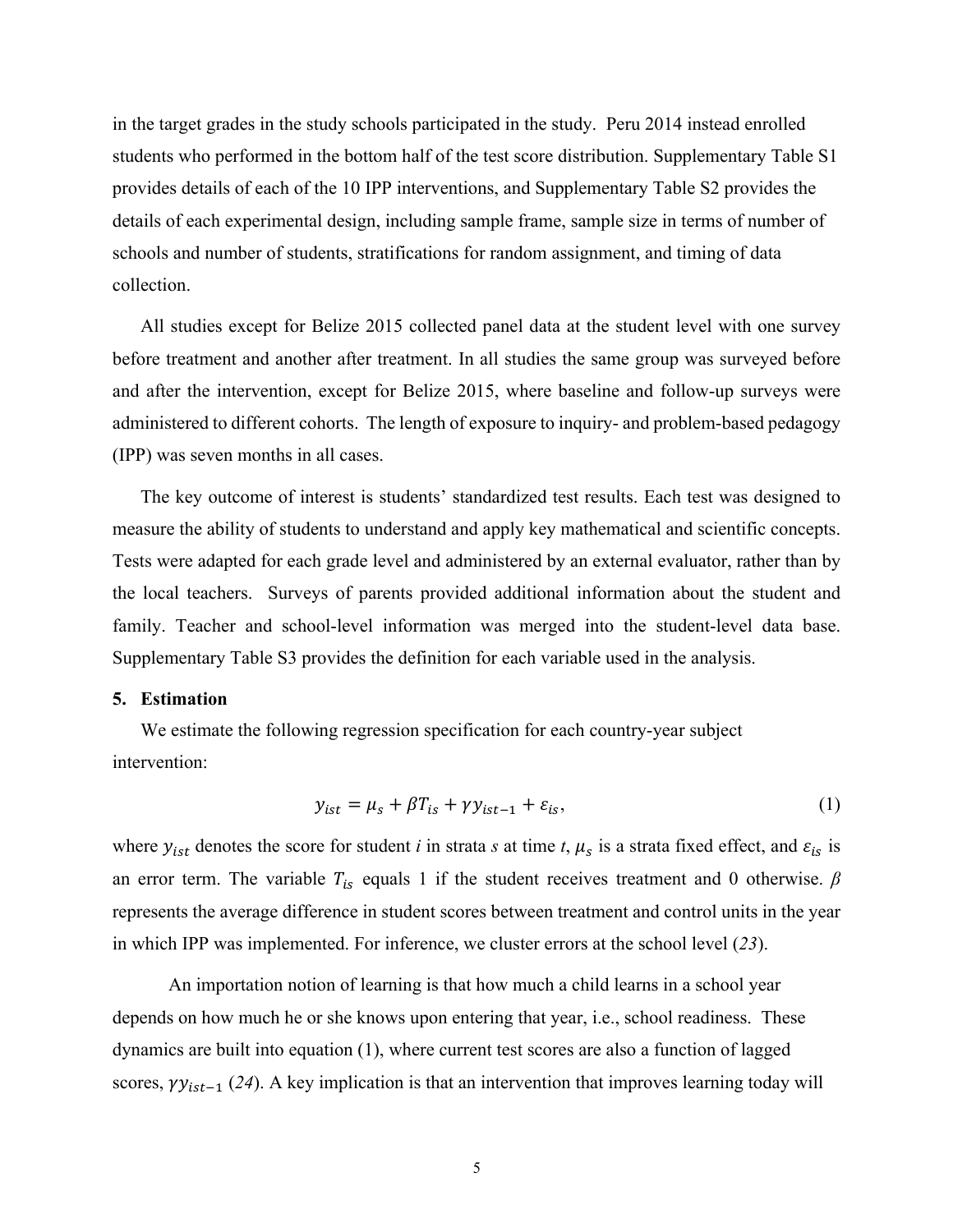improve learning in future periods. Hence, just evaluating the contemporaneous impact of IPP underestimates the full impact.

Specifically, the impact of IPP in year *t* on learning in year *t* is  $\beta$ , the impact of IPP in year *t* on learning in year *t*+1 is  $\gamma\beta$ , the impact of IPP in year *t* on learning in year *t*+2 is  $\gamma^2\beta$ , etc. We can then obtain the estimated full impact by summing up the years since intervention. The impact of one year of IIP after four years is  $\beta(1 + \gamma + \gamma^2 + \gamma^3)$ . We use the delta method to compute standard errors (SE). This assumes that  $\gamma$  does not change across grades, and there is some evidence to support this assumption in that we cannot reject pooling across the samples that are representative of grades kindergarten through fourth grade.

We can also estimate the impact of multiple years of IPP. In this paper we estimate what would happen if primary schools were to completely shift to IPP for grades one through four. This could be estimated by  $\beta(4 + 3\gamma + 2\gamma^2 + \gamma^3)$ . This assumes that both  $\beta$  and  $\gamma$  do not change across grades, and there is some evidence to support this assumption in that we cannot reject pooling across the samples that are representative of grades kindergarten through fourth grade.

## **6. Results**

The supplemental material provides descriptions of each of the randomized experimental designs and is summarized in Supplementary Table S2. The variables used in the analysis are described in Supplementary Table S3, with baseline balance and attrition assessed in Supplementary Tables S4 and S5, respectively.

#### *Baseline Balance and Sample Attrition*

Descriptive statistics at baseline prior to the interventions, and p-values for tests of the hypotheses that the means of the treatment group are equal to those of the control group, show that the treatment and control groups are well balanced for all the study samples (Supplementary Table S4). Mean mathematics and science test scores in the treatment group are not statistically different from the control group for all countries and years. Similarly, there are no differences for student age, whether bilingual, family assets, teacher's age, and gender. However, there are significant gender imbalances in the Belize 2015 and Argentina 2009 science experiments, and in class size in the Belize 2015 and Argentina 2009 mathematics and science experiments.

6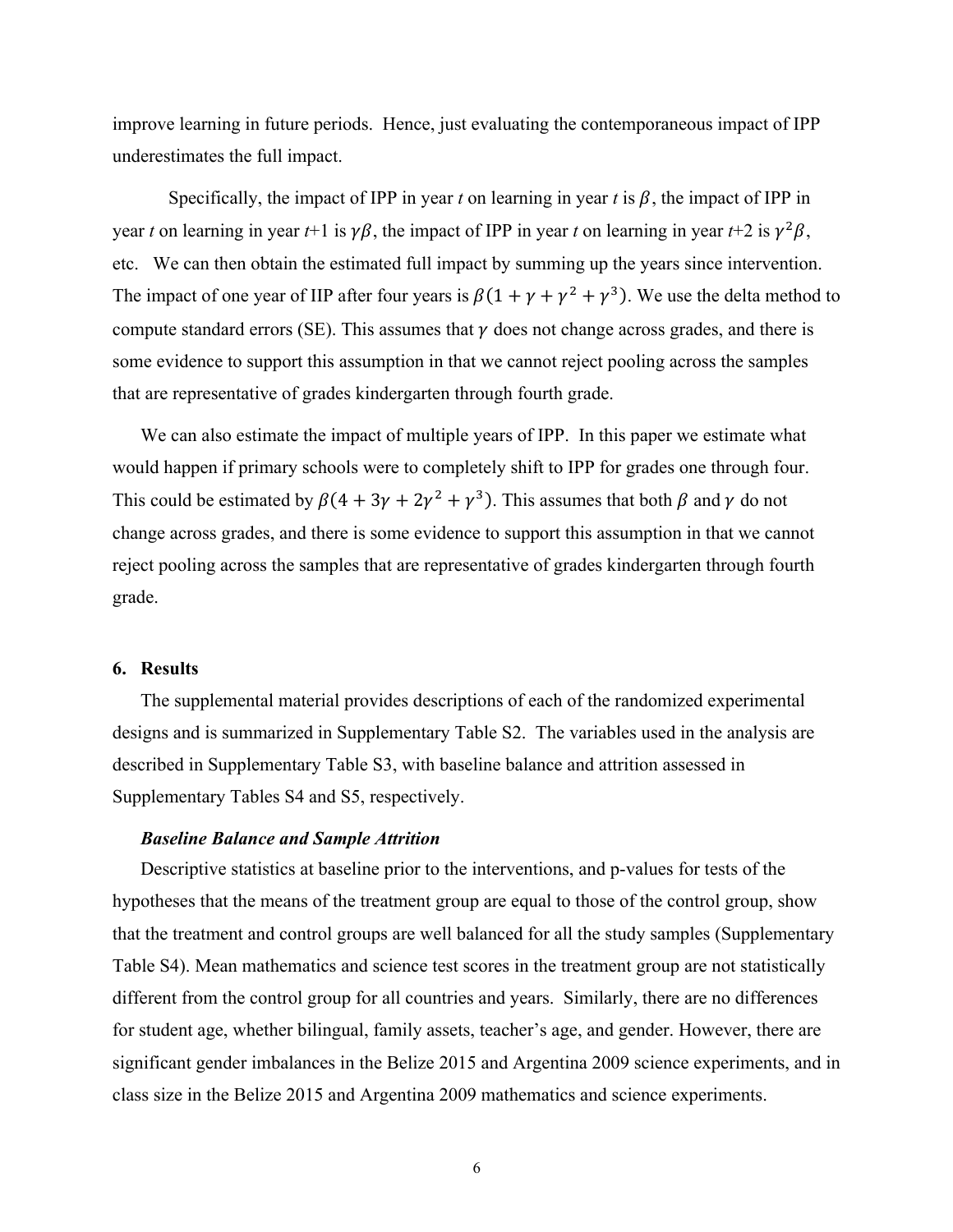The attrition rates by treatment and control groups, for each country (except for Belize, for which we do not have a panel of students) show little evidence of selective attrition bias (Supplementary Table S5). Student attrition over the seven-month period ranges from 3 percent in Paraguay 2011 to 17 percent in Argentina 2009. There is no differential attrition between treatment and control groups for all study samples except for Argentina 2009, where there was 4 percentage points more attrition in the control group than in the treatment group. Despite this, there appears to be no differences in the means of baseline test scores between treatment and control groups for the evaluation sample, i.e., the sample was found at endline (Supplementary Table S6). Overall, we can reject only five of the 64 tests of the equality of treatment and control means at the 0.10 significance level.

#### *Pooling Tests*

The estimation results of equation (1) for each of the 10 study samples are presented in Supplementary Table S6. We also estimate equation (1) with a common β and γ across all samples, but allowing the strata dummies to vary by country and year (Table 1). We cannot reject that the coefficients are not different across the samples for mathematics, science, or both using *F*-tests. *P*-values for the *F*-tests are presented in row 3 of Table 1.

We also take a meta-analysis approach to construct an average of the individual countryyear estimates weighted by the inverse of the variance of the estimate (*25*). We test for crossstudy heterogeneity using an  $I^2$  statistic, which measures the percentage of variation attributable to heterogeneity across studies  $(26)$ .  $I^2$  takes values between 0 and 100 percent, with 100 percent indicating high heterogeneity across studies  $(27)$ . The  $I<sup>2</sup>$  for studies within mathematics, science, and overall is 0 percent, implying that we cannot reject the hypotheses that the estimated coefficients are equal across all study samples for mathematics ( $p = 0.828$ ) and for science ( $p =$ 0.728).

## *Short-run effects*

The short run (seven-month) impact of IPP shows meaningful positive and statistically significant effects on both mathematics and science test scores ( $\beta$  rows in Supplementary Table S6 and Table 2) (*28*). The short-run impact on mathematics scores is 0.18 standard deviations (SD) overall and ranges from 0.13 SD in Argentina 2009 to 0.20 SD in Paraguay 2011. The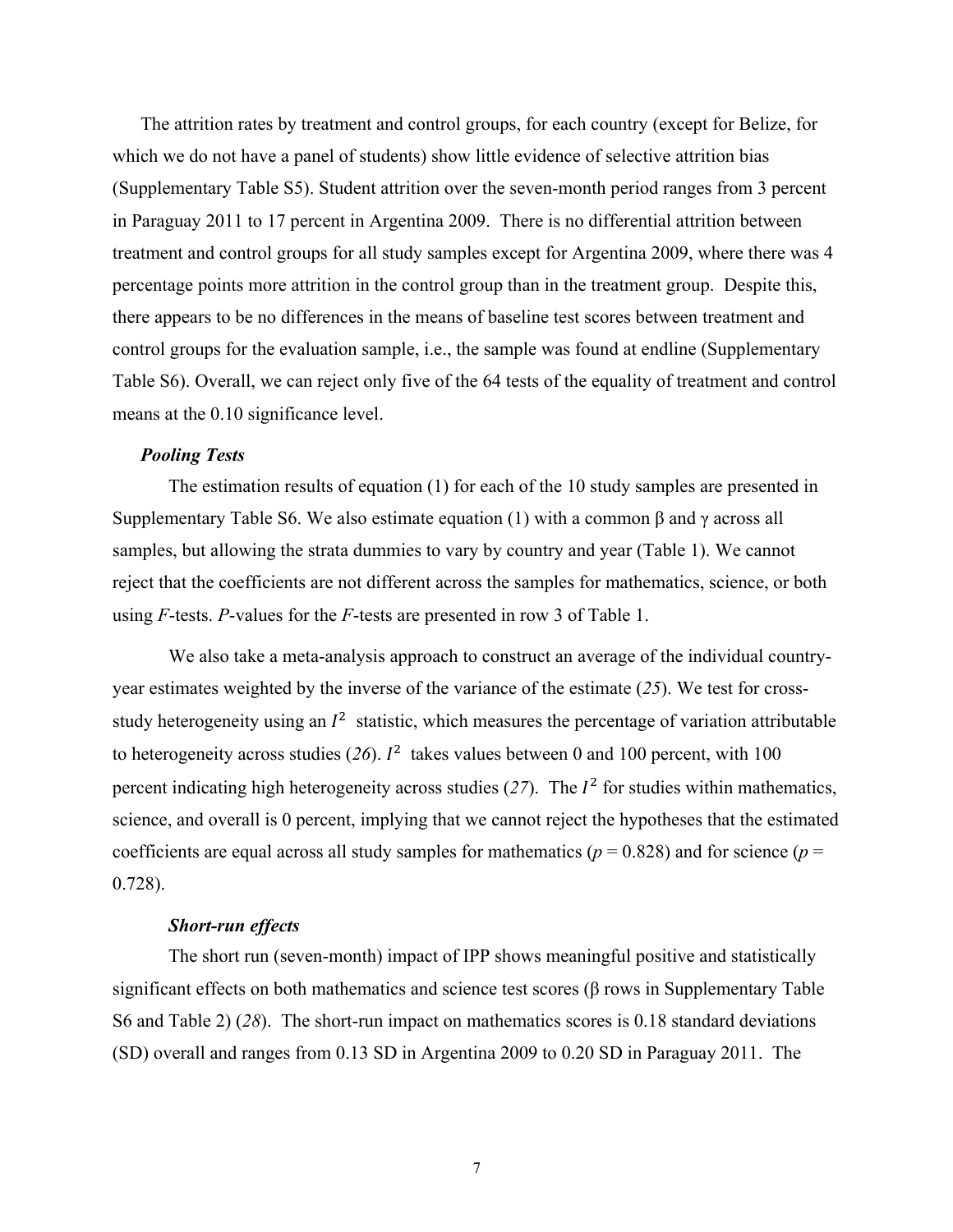impact on science scores is 0.14 SD and ranges from 0.08 SD in Argentina 2009 to 0.29 SD in Belize 2015. Figure 1 depicts the pooled and country-year estimates.

#### *Longer-run Effects*

Table 1 also reports estimates of *γ.* The results show that dynamic complementarities are important, as 1 standard deviation of knowledge entering the grade translates into an additional 0.58 SD of learning in mathematics and an additional 0.39 SD in science. Taking these dynamics into account, we estimate that after four years, the impact is 0.39 SD in mathematics and 0.23 SD in science (Table 2). Supplementary Table S7 provides these results for each of the 10 samples. Accounting for dynamics more than doubles the estimated impact on mathematics learning and increases it by over 60 percent in science. In addition, the accumulated learning impact of four years of IPP is 1.21 SD mathematics and 0.79 SD in science.

### *Gender Differences*

Separate estimation by gender reveals that boys benefit significantly more from IPP than girls (Table 3). The instantaneous treatment coefficient *β i*s 0.22 SD for boys versus 0.15 SD for girls in mathematics and 0.18 SD for boys versus 0.10 SD for girls in science. Moreover, the effect is statistically significantly different. However, the effect of lagged test scores, *γ,* is the same for boys and girls for both mathematics and science.

Gender gaps in short-run impacts do translate into substantially different treatment effects in the long run (Table 4). The male-female gap in terms of impact from one year of treatment is even larger after four years, growing from 0.07 SD in the first year to 0.17 SD in the fourth year for mathematics and from 0.08 SD to 0.15 SD in science over the same period. In addition, the gender gap from four years of treatment is even larger: in mathematics the gender gap would be 0.49 SD and in science 0.50 SD.

#### *Cost-effectiveness*

Finally, we provide estimates of cost-effectiveness using administrative data for each program to estimate incremental costs. We use the Consumer Price Indices for All Urban Consumers to normalize the costs to March 2017. We include teacher training, didactic materials, and supervision costs. Training and material costs are depreciated over a three-year period using straight-line depreciation.

8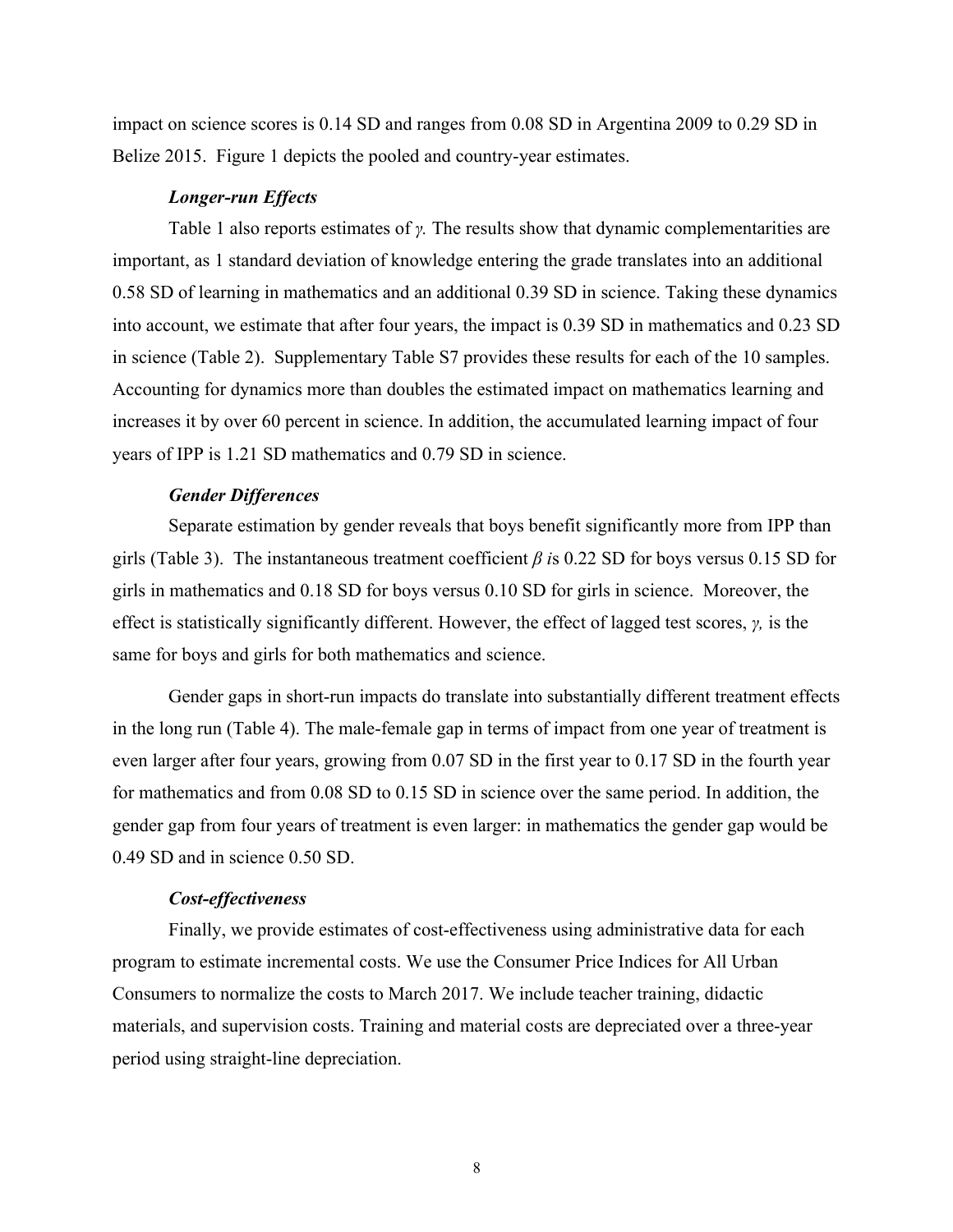We calculate the cost of a 0.10 SD increase (Table 2). We find that the cost of increasing test scores by 0.10 SD after one-year is US\$18.12 per student in mathematics and US\$17.89 in science. However, when we estimate the four-year impact, the cost of a 0.10 SD increase in scores falls to US\$8.37 in mathematics and US\$10.89 in science (*29*). Supplementary Table S7 provides these results for each of the 10 samples.

### **7. Discussion**

This paper has analyzed data from 10 field experiments in four countries to assess if teacher training designed to change pedagogical practices from teacher-centered lecturing with passive listening to student-centered IPP learning processes improved student test scores. Our results strongly support the conclusion that implementing IPP enhances student learning in mathematics and science.

After one school year of IPP, mathematics test scores increased by 0.18 SD and science scores increased by 0.14 SD. Accounting for dynamic complementarities, the estimated effects of one year of IPP rise to 0.39 SD in mathematics and 0.23 SD in science after four years. The effects of IPP on learning are likely to be lower-bound estimates of the true effect. This was the first time any of the teachers implemented IPP, and they would likely improve their IPP teaching skills over time.

IPP benefited boys more than girls by 0.07 SD in mathematics and 0.08 SD in science after one year. After four years, the male-female gap increased to 0.17 SD in mathematics and 0.15 SD in science.

A major finding is that the effect sizes were not different in order of magnitude or statistical significance across the 10 experimental settings, suggesting a greater degree of external validity than most studies. This is important because programs varied in terms of setting, intensity, complementary learning materials, and teacher support. These results were present across two subject areas (mathematics and science), three grade levels (preschool and third and fourth grades), and four countries and educational systems. Teachers had different backgrounds. The 2014 Science Program in Peru showed effects when IPP was implemented as a tutoring program outside of the classroom. Further, the programs targeted students in different sociocultural conditions.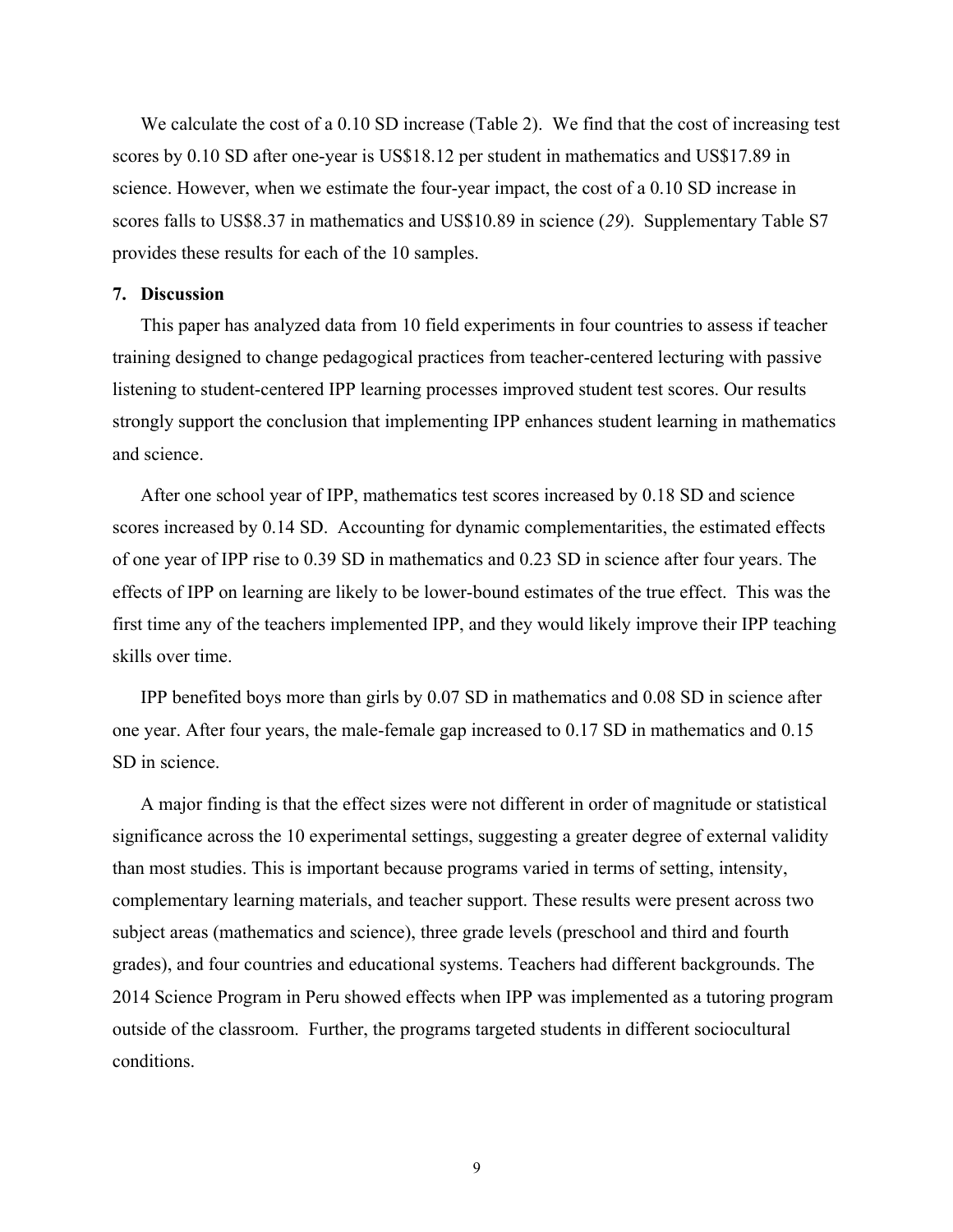The cost of scaling the IPP approach is low and decreases once we account for dynamic complementarities. We estimate that the costs of increasing test scores by 0.10 SD decrease between years one and four from US\$18.12 to US\$8.37 per student in mathematics and from US\$17.89 to US\$10.89 per student in science.

Our results are broadly consistent with the previous IPP literature. Qualitative assessments of the programs we studied found that classes were more interactive, and students were more involved in academic activities in treatment schools than their peers in control schools (*30, 31, 32*). Our findings are also in line with the education literature that suggests that some degree of inquiry-based classroom practices enhances learning (*2*) and that guided inquiry is more effective than minimally guided instructional approaches (*3*).

Finally, our results are consistent with studies of individualized instruction more generally as a pedagogical approach. A teacher training program that aimed to promote a student-centered pedagogical approach led to an increase of 0.25 SD in test scores after one year among fourth graders in secular schools (but had no effect in religious schools) in Jerusalem (*33*). Substituting two hours of class lecture per school day with individualized tutoring led to improvements of 0.14 SD after one academic year among first graders in India (*34*). Tracking students by ability increased learning by 0.16 SD after 18 months among first grade students in Kenya (*35, 36*).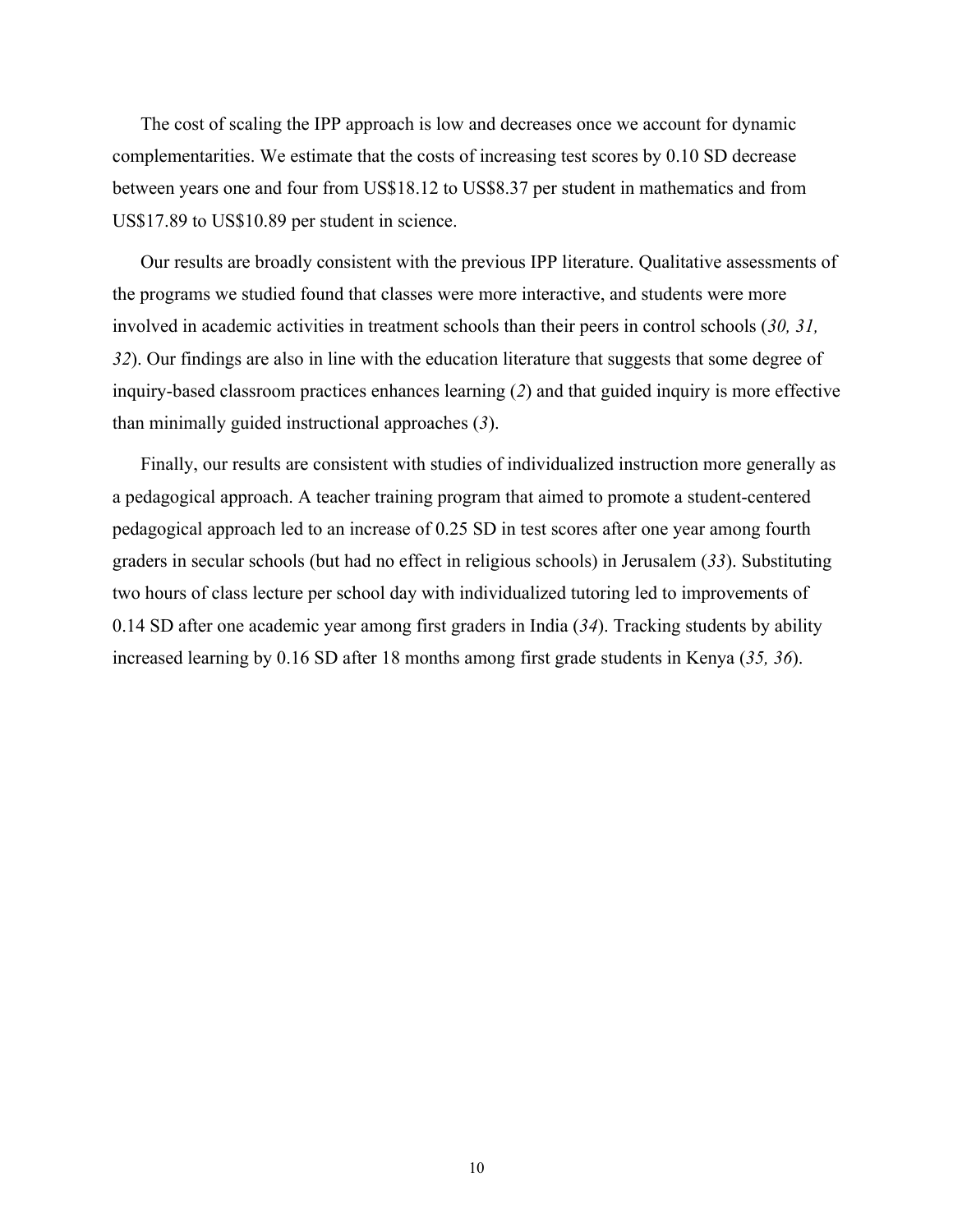### **References and Notes:**

- 1. L.S. Vygotsky. *Mind in Society: The Development of Higher Mental Processes* (Harvard University Press, Cambridge, MA, 1978).
- 2. L.F. Lowery. *The Biological Basis of Thinking and Learning* (University of California, Berkeley, 1998).
- 3. E. Furtak, T. Seidel, H. Iverson, D. Briggs. Experimental and quasi-experimental studies of inquiry-based science teaching: A meta-analysis. *Review of Educational Research* **82**(3), 300-329 (2012).
- 4. More generally, there is broad consensus that a teacher's pedagogical style and the quality of teacher-student interactions are key inputs into student learning. See (*37*) and (*38*).
- 5. D. Bligh. *What's the Use of Lectures?* (Jossey-Bass, San Francisco, 2000).
- 6. E. Näslund-Hadley, A. Loera Valera. K.A. Hepworth. What goes on inside Latin American math and science classrooms: A video study of teaching practices. *Global Education Review* **1**(3), 110-128 (2014).
- 7. S. Freeman, S.L. Eddy, M. McDonough, M.K. Smith, N. Okoroafor, H. Jordt, M.P. Wenderoth. Active learning increases student performance in science, engineering, and mathematics. *Proceedings of the National Academy of Sciences* **111**(23), 8410-8415 (2014).
- 8. While inquiry- and problem-based learning have different origins, they are similar in practice. Inquiry learning has its roots in scientific research (*39*), and problem-based learning has its roots in medical education (*40, 41*).
- 9. C.E. Hmelo-Silver. Problem-based learning: What and how do students learn? *Educational Psychology Review* **16**, 235-266 (2004).
- 10. The program implemented in Peru in 2010, investigated in (*42*), found that IPP led to a 0.18 standard deviation increase in scores.
- 11. F. Cunha, J. Heckman**.** The technology of skill formation. *American Economic Review* **97**(2), 31-47 (2007).
- 12. C.F. Manski. *Public Policy in an Uncertain World* (Harvard University Press, Cambridge, MA, 2013).
- 13. S. Athey, Susan, G.W. Imbens. 2017. "The econometrics of randomized experiments" in *Handbook of Field Experiments,* E. Duflo, A. Banerjee, Eds. (North Holland, 2017), vol.1, ed. 1.
- 14. An active research area is the identification of relevant dimensions and relationships to extrapolate lessons learned. For example, (*43, 44, 45*) study extrapolation error.
- 15. Inter-American Development Bank. AR-T1047: Improvement of natural science and mathematics education (2018a). https://www.iadb.org/en/project/AR-T1047 (accessed March 14, 2018).
- 16. Inter-American Development Bank. BL-L1018: Education quality improvement (2018b). https://www.iadb.org/en/project/BL-L101 T1047 (accessed March 14, 2018).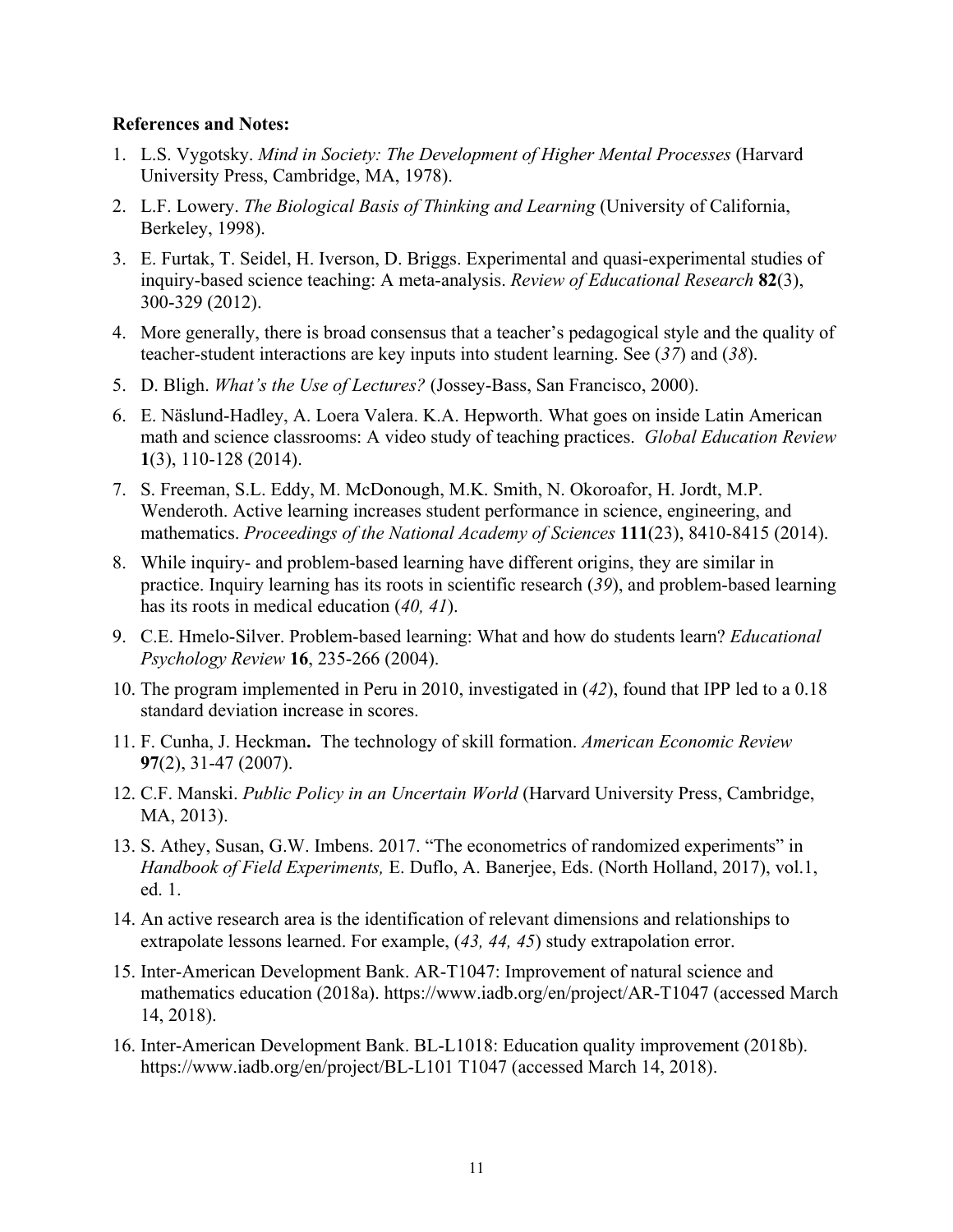- 17. Cuisenaire rods are colored wood pieces of different lengths used to visualize mathematics concepts.
- 18. C.E. Hmelo-Silver, R.G. Duncan, C.A. Chinn. Scaffolding and achievement in problembased and inquiry-based learning: A response to Kirschner, Sweller, and Clark. *Educational Psychologist* **43**(2), 99-107 (2007).
- 19. D.C. Edelson. Learning-for-use: A framework for integrating content and process learning in the design of inquiry activities*. Journal of Research in Science Teaching* **38**, 355–385 (2001).
- 20. World Bank. World Development Indicators (2018). https://data.worldbank.org (accessed March 4, 2018).
- 21. M.S. Bos, A. Elías, E. Vegas, P. Zoido. "PISA Latin America and the Caribbean: How much did the region improve?" (Brief 2, Inter-American Development Bank, 2016).
- 22. The Programme for International Student Assessment (PISA) is an international survey conducted by the Organisation for Economic Co-operation and Development that evaluates problem-solving and cognition among 15-year-old students worldwide. http://www.oecd.org/pisa/.
- 23. For Argentina, we estimate confidence intervals with a bootstrap approach resampling from schools rather than students following (*46*).
- 24. Another reason to include lagged individual test scores is to reduce residual variance (*47*).
- 25. J.A. Sterne (editor). 2009. *Meta-Analysis in Stata: An Updated Collection from the Stata Journal* (Stata Press, College Station, TX, 2009).
- 26. J.P.T. Higgins, S.G. Thompson, J.J. Deeks, D.G. Altman. 2003. Measuring inconsistency in meta-analyses. *British Medical Journal* **327**, 557–560.
- 27. More specifically, I^2=100%\*(*Q-df*)/*Q,* where *Q* is the across study variation of impacts, and *df=k*-1 denotes the degrees of freedom.
- 28. The point estimates are robust to the specific method used and estimates become more precise in models that add covariates and student fixed effects (Supplementary Table S7).
- 29. We exclude Peru 2014 from the overall cost-effectiveness analysis as it is a small group tutoring program and costly relative to the other interventions. Supplementary Table S8 lists cost-effectiveness estimates by country and subject.
- 30. UNESCO, Universidad Catolica. Programa de Mejora de la Enseñanza de las Ciencias Naturales y la Matemática. Volumes II, III and IV (2010).
- 31. N. Benson. **"**Tikichuela: Matemáticas en Mi Escuela documento anexo componente Cualitativo 2014" (Innovations for Poverty Action and the Inter-American Development Bank, Asunción, Paraguay, 2014).
- 32. Innovations for Poverty Action, Inter-American Development Bank (IDB), Ministry of Education, Peru. "Análisis cualitativo de la evaluación experimental del programa MIMATE y del programa de mejora de la Educación de Ciencias II" (Informe Final de Evaluación. IDB Consultancy Report (2014a).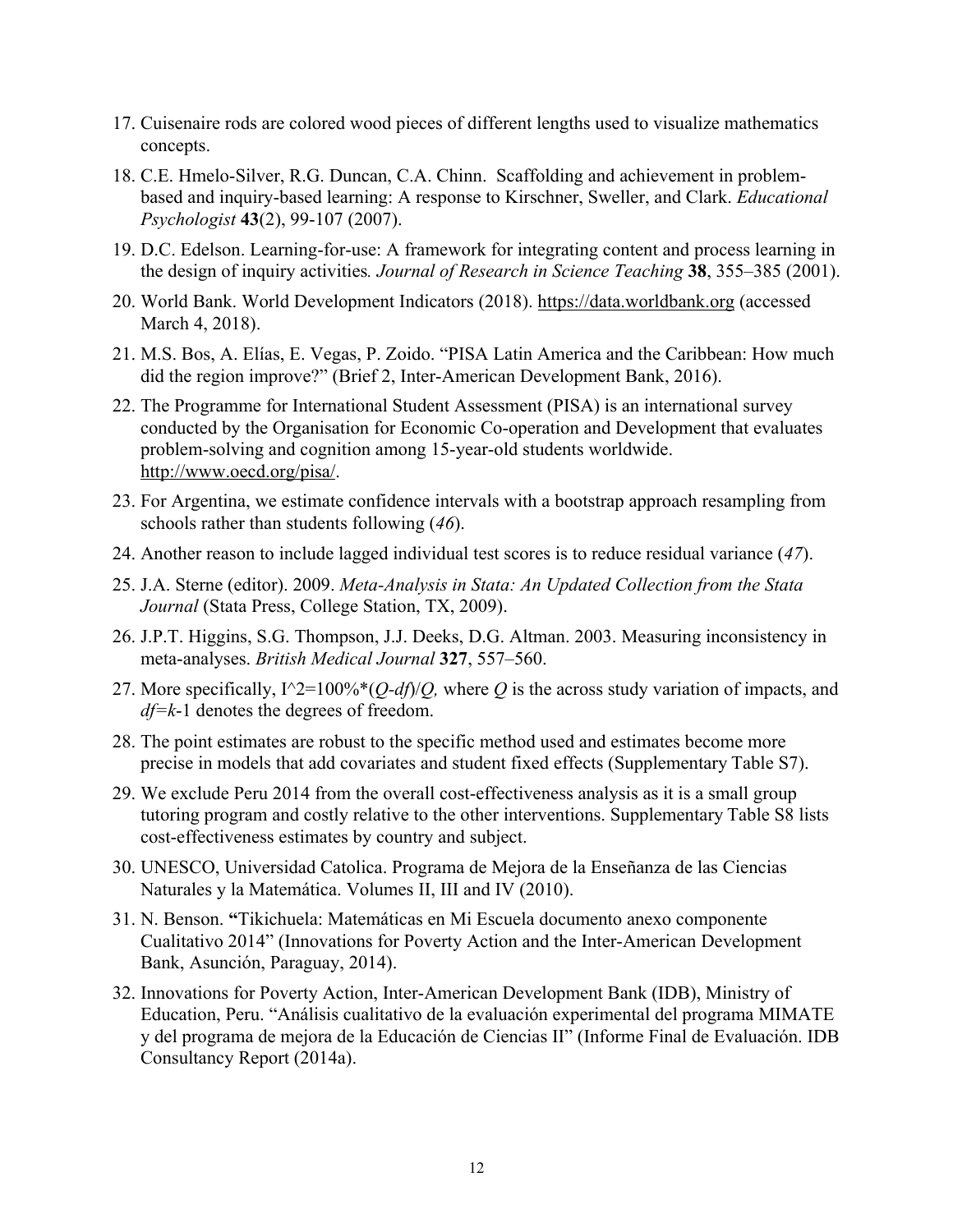- 33. J.D. Angrist, V. Lavy. 2001. Does teacher training affect pupil learning? Evidence from matched comparisons in Jerusalem public schools. *Journal of Labor Economics* **19**(2), 343- 369 (2001).
- 34. A. Banerjee, S. Cole, E. Duflo, L. Linden. Remedying education: Evidence from two randomized experiments in India. *The Quarterly Journal of Economics* **122**(3), 1235-1264 (2007).
- 35. E. Duflo, P. Dupas, M. Kremer. Peer effects, teacher incentives, and the impact of tracking: Evidence form a randomized evaluation in Kenya. *American Economic Review* **101**, 1739- 1774 (2011).
- 36. Tracking goes beyond tailored instruction because it involves peer effects.
- 37. R.J. Murnane, A.J. Ganimian. "Improving educational outcomes in developing countries: Lessons from rigorous evaluations" (NBER Working Paper No. 20284, National Bureau of Economic Research, Cambridge, MA, 2014).
- 38. M. Kremer, C. Brannen, R. Glennerster. The challenge of education and learning in the developing world. *Science* **340**, 297 (2013).
- 39. J. Dostál. *Inquiry-based Instruction: Concept, Essence, Importance and Contribution* (Palacký University, Olomouc, 2015).
- 40. H.S. Barrows, R.M. Tamblyn. *Problem-based Learning* (Springer Press, New York, 1980).
- 41. H.G. Schmidt. Problem‐based learning: rationale and description. *Medical Education* **17**, 11- 16 (1983).
- 42. D.W. Beuermann, E. Naslund-Hadley, I.J. Ruprah, J. Thompson. The pedagogy of science and environment: Experimental evidence from Peru. *The Journal of Development Studies* **49**(5), 719-736 (2013).
- 43. R. Dehejia, C. Pop-Eleches, C. Samii. From local to global: External validity in a fertility natural experiment. *Journal of Business and Economic Statistic*s (published online July 5, 2019; not yet published in print).
- 44. A. Hunt. Site selection bias in program evaluation. *Quarterly Journal of Economics* **130**(3), 1117-1165 (2015).
- 45. E. Vivalt. How much can we generalize from impact evaluation results? (Australian National University, 2014).
- 46. C.A. Cameron, D.L. Miller. A practitioner's guide to cluster-robust inference. *Journal of Human Resources* **50**(2), 317-373 (2015).
- 47. W.G. Imbens, J.M. Wooldridge. Recent developments in the econometrics of program evaluation. *Journal of Economic Literature* **47**(1), 5-86 (2009).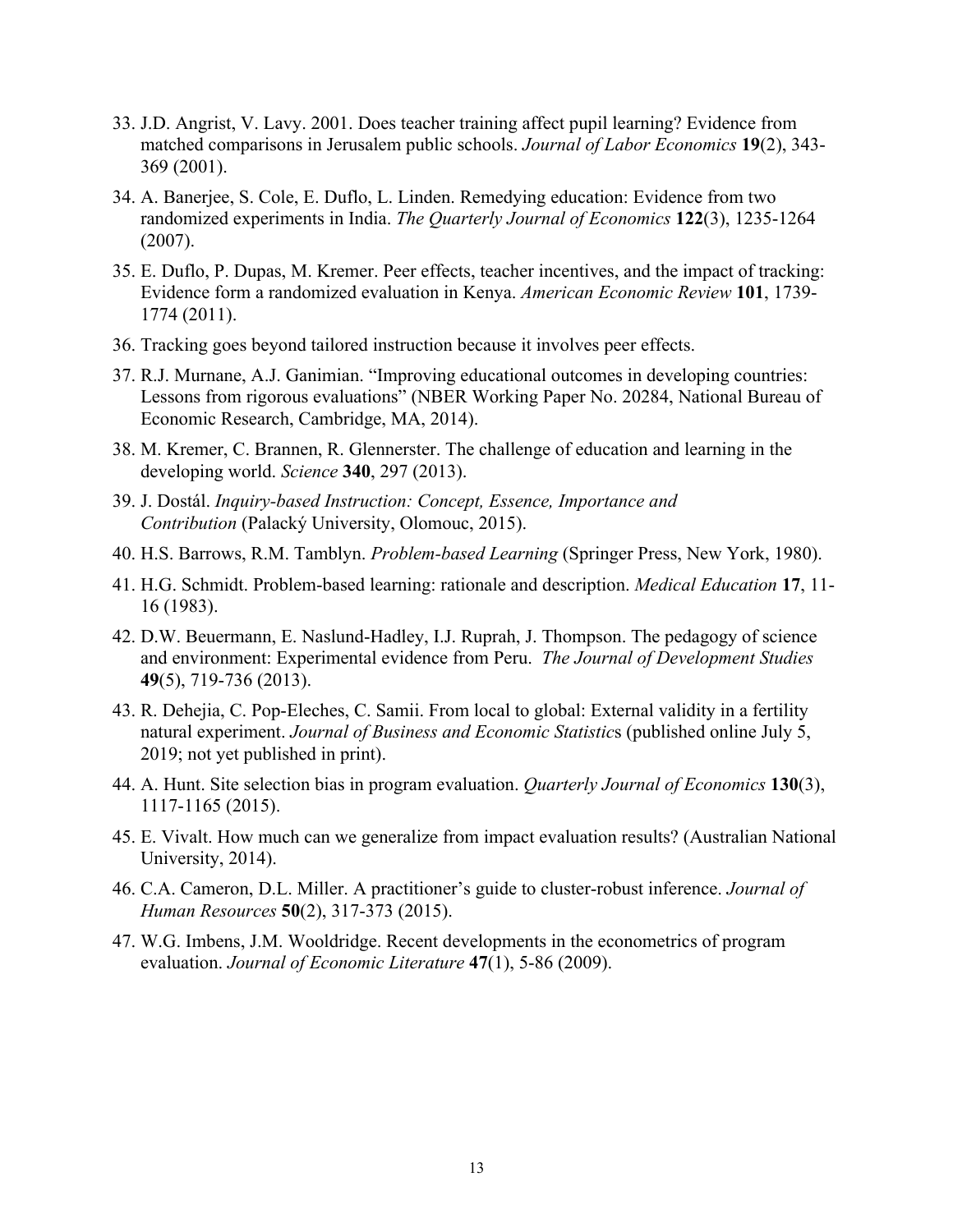## **Figure 1. The Impact of Inquiry- and Problem-based Pedagogy on Student Performance**



**(A) Mathematics**

Source: Prepared by the authors.

Note: This figure presents the pooled estimated impact and 95 percent confidence regions of inquiry- and problembased pedagogy on mathematics and science tests in standard deviations for each/country year and by subject. CI: confidence interval.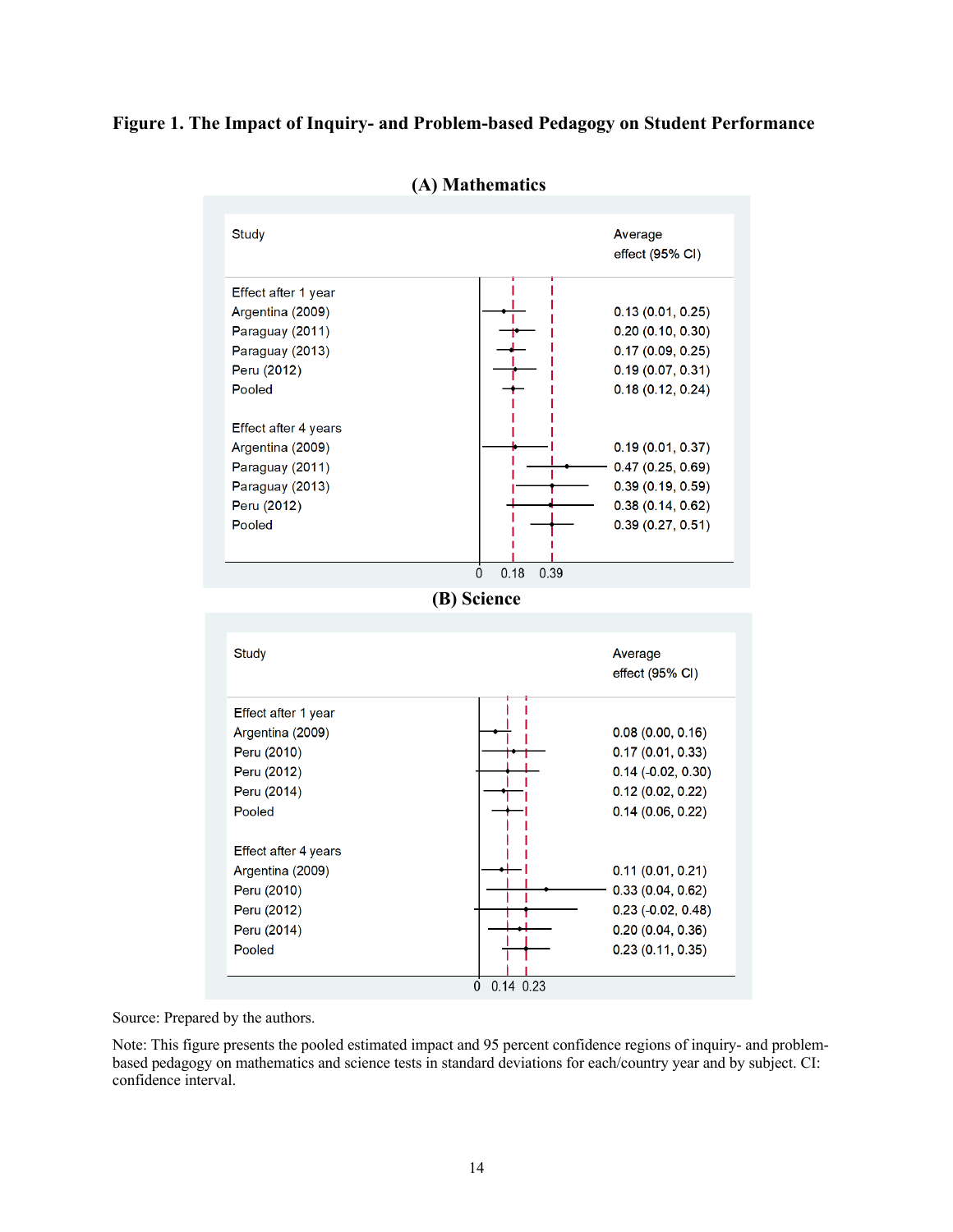|                                     | <b>Mathematics</b>        |                           | <b>Science</b>            |                           | <b>Combined</b>           |                           |
|-------------------------------------|---------------------------|---------------------------|---------------------------|---------------------------|---------------------------|---------------------------|
|                                     | <b>Pooled</b><br>(1)      | Meta<br>(2)               | Pooled<br>(3)             | <b>Meta</b><br>(4)        | Pooled<br>(5)             | Meta<br>(6)               |
| (Treatment)<br>$\beta$              | 0.18<br>(0.03)<br>[0.000] | 0.17<br>(0.05)<br>[0.000] | 0.14<br>(0.04)<br>[0.000] | 0.11<br>(0.06)<br>[0.000] | 0.16<br>(0.02)<br>[0.000] | 0.14<br>(0.04)<br>[0.000] |
| $\gamma$ (Lagged test score)        | 0.58<br>(0.01)<br>[0.000] | 0.58<br>(0.02)<br>[0.000] | 0.39<br>(0.02)<br>[0.000] | 0.33<br>(0.03)<br>[0.000] | 0.49<br>(0.01)<br>[0.000] | 0.50<br>(0.02)<br>[0.000] |
| <i>p</i> -value for test of pooling | 0.828                     |                           | 0.728                     |                           | 0.634                     |                           |
| Number of students                  | 9,219                     |                           | 7,847                     |                           |                           | 17,066                    |
| Number of schools                   | 659                       |                           | 300                       |                           | 959                       |                           |

**Table 1: Pooled Estimates of Equation (1) by Subject and Combined**

Note: Columns (1), (3), and (5) report the estimates of the model in equation (1) for the pooled samples. Columns (2), (4), and (6) report the meta-analysis estimates. Reported are the estimated coefficients, standard errors in parentheses, and *p*-value for the hypothesis that the coefficient equals zero in brackets. Standard errors and p-values are clustered at the school level. Belize 2015 is excluded from this analysis because it relies on cross-sectional data.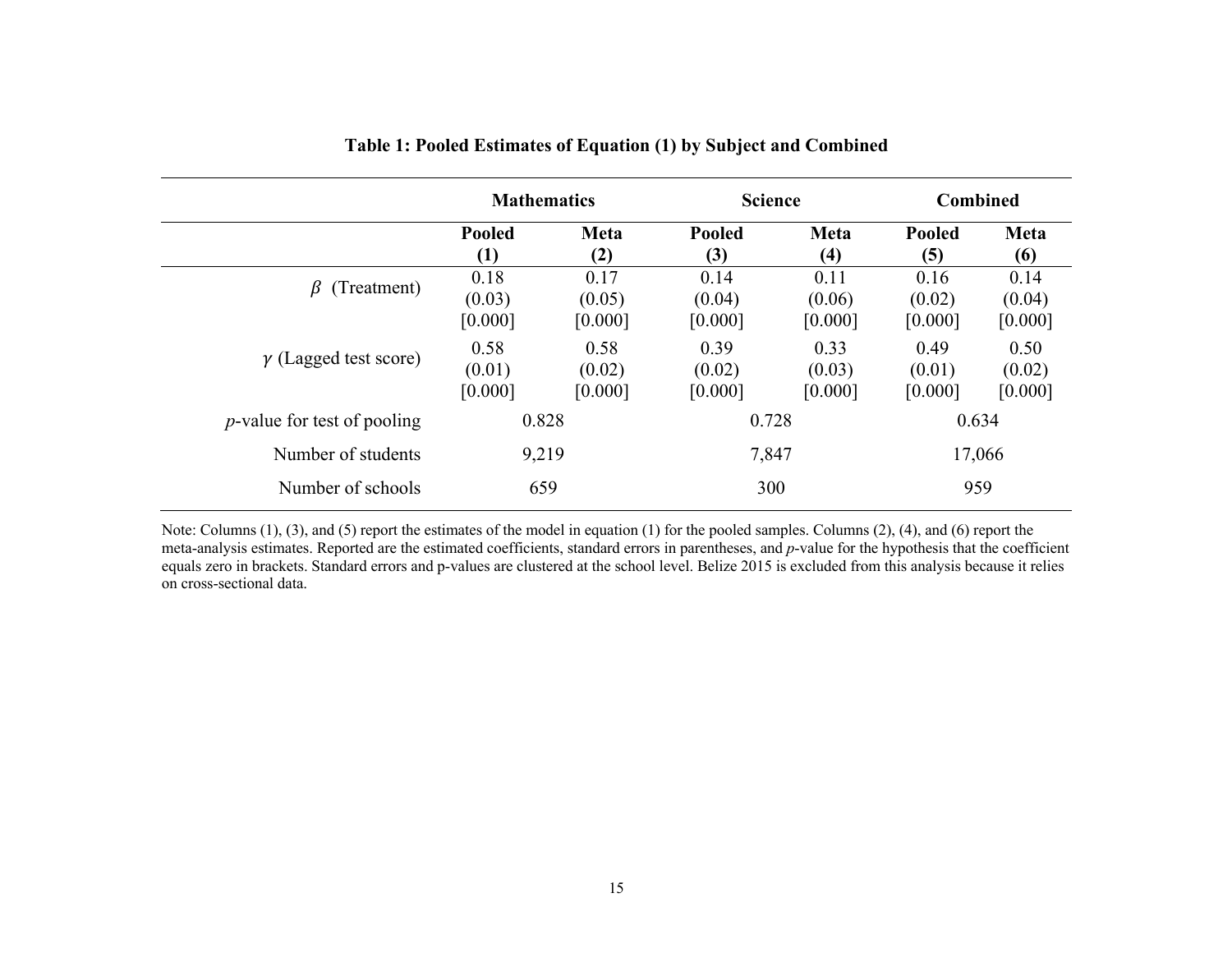|                                               | <b>Mathematics</b>                            | <b>Science</b>                                                                  |                                               |                                                                          |  |  |
|-----------------------------------------------|-----------------------------------------------|---------------------------------------------------------------------------------|-----------------------------------------------|--------------------------------------------------------------------------|--|--|
| <b>Years Since</b><br><b>Treatment</b><br>(1) | <b>Impact on Test</b><br><b>Scores</b><br>(2) | <b>Cost per Student for</b><br>0.10 SD Increase in<br><b>Test Scores</b><br>(3) | <b>Impact on Test</b><br><b>Scores</b><br>(4) | <b>Cost per Student</b><br>for 0.10 SD Increase<br>in Test Scores<br>(5) |  |  |
| $\mathbf{1}$                                  | 0.18<br>(0.03)                                | \$18.12                                                                         | 0.14<br>(0.04)                                | \$17.89                                                                  |  |  |
| $\overline{2}$                                | 0.29<br>(0.04)                                | \$11.25                                                                         | 0.20<br>(0.05)                                | \$12.52                                                                  |  |  |
| 3                                             | 0.35<br>(0.05)                                | \$9.32                                                                          | 0.22<br>(0.06)                                | \$11.38                                                                  |  |  |
| $\overline{4}$                                | 0.39<br>(0.06)                                | \$8.37                                                                          | 0.23<br>(0.06)                                | \$10.89                                                                  |  |  |

**Table 2: Effect of One Year of IPP on Test Scores and Cost-Effectiveness by Time of Exposure**

Note: Columns (2) and (4) show the effects (and standard errors computed by the delta method) of one additional year of inquiry- and problem-based pedagogy (IPP) after the number of years listed in column (1). Columns (3) and (4) show the average yearly cost of IPP for a 0.10 standard deviation (SD) increase in test scores. Cost is the weighted average of the cost of the programs in Argentina, Paraguay, and Peru, excluding the tutoring program in Peru 2014.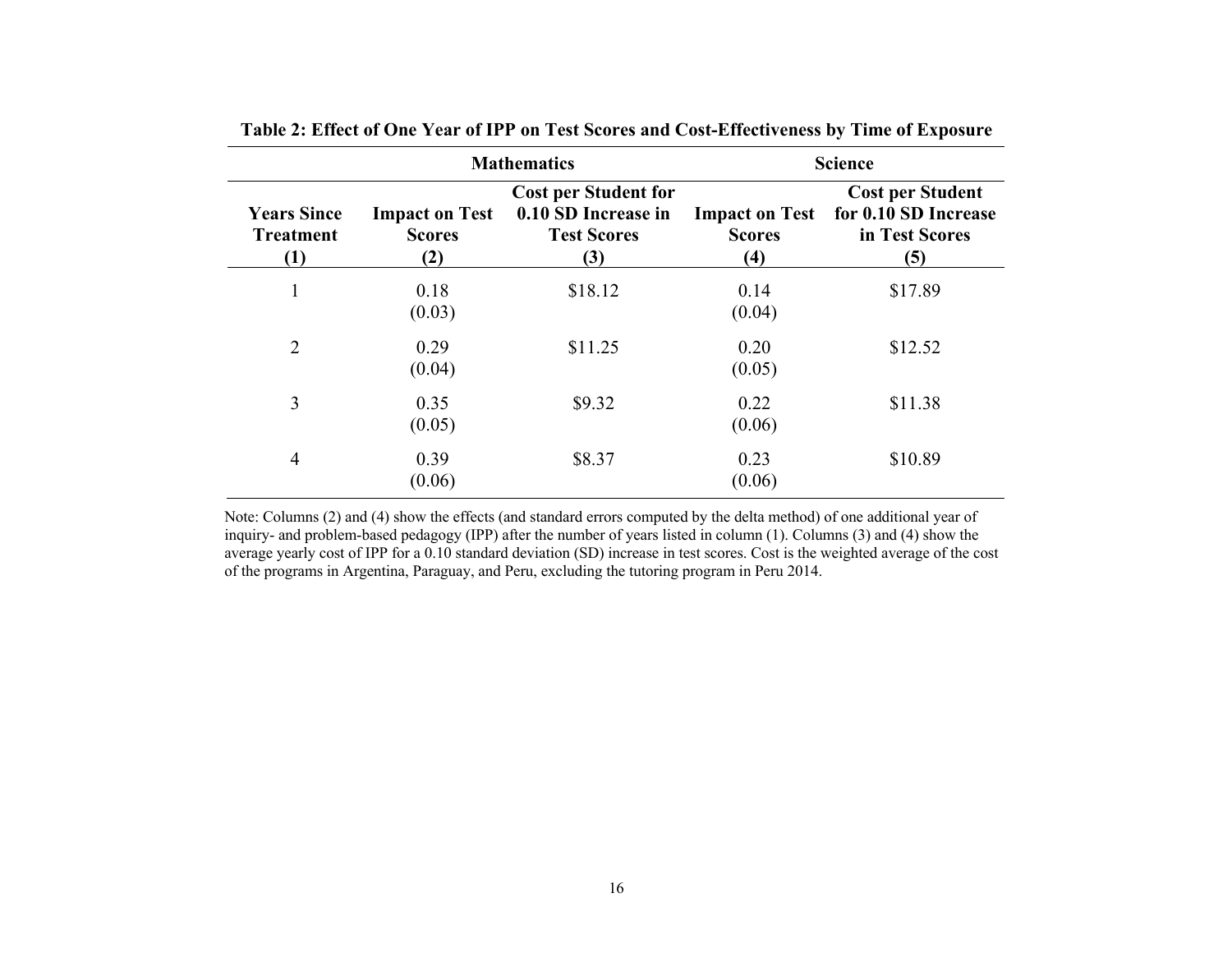|                              |             | <b>Mathematics</b> |             | <b>Science</b> |
|------------------------------|-------------|--------------------|-------------|----------------|
|                              | <b>Boys</b> | <b>Girls</b>       | <b>Boys</b> | <b>Girls</b>   |
| $\beta$ (Treatment)          | 0.22        | 0.15               | 0.18        | 0.10           |
|                              | (0.03)      | (0.03)             | (0.04)      | (0.05)         |
| $\gamma$ (Lagged test score) | 0.59        | 0.57               | 0.39        | 0.39           |
|                              | (0.01)      | (0.02)             | (0.02)      | (0.02)         |

Note: Each column represents the estimated parameters for equation (1) within each gender group and subject. Standard errors listed in parentheses. The standard errors are clustered by school.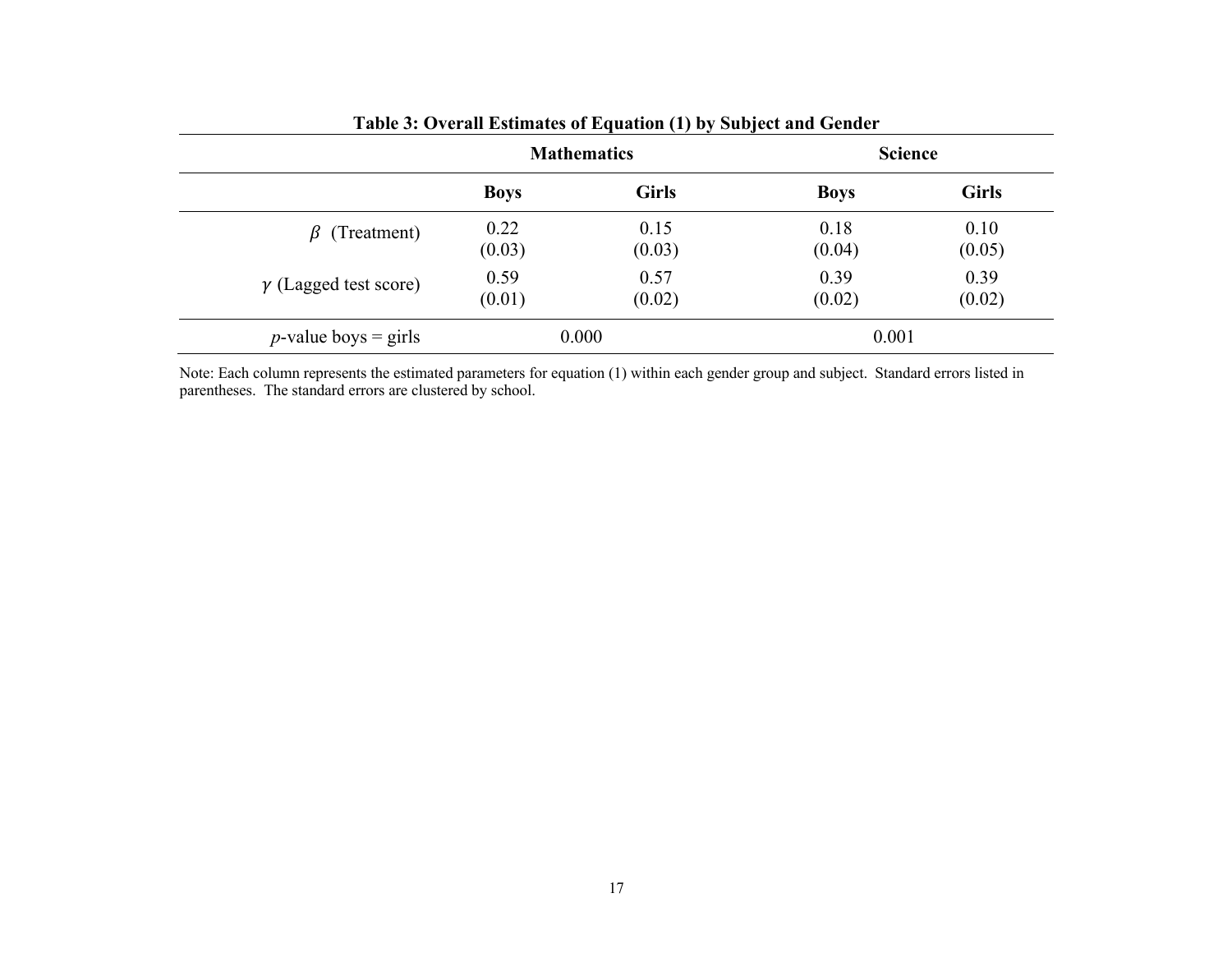|                                        |                                                        | <b>Mathematics</b>                            | <b>Science</b>                                         |                                               |  |
|----------------------------------------|--------------------------------------------------------|-----------------------------------------------|--------------------------------------------------------|-----------------------------------------------|--|
| <b>Years Since</b><br><b>Treatment</b> | <b>Impact on</b><br><b>Boys' Test</b><br><b>Scores</b> | <b>Impact on Girls'</b><br><b>Test Scores</b> | <b>Impact on</b><br><b>Boys' Test</b><br><b>Scores</b> | <b>Impact on Girls'</b><br><b>Test Scores</b> |  |
| $\mathbf{1}$                           | 0.22                                                   | 0.15                                          | 0.18                                                   | 0.10                                          |  |
|                                        | (0.03)                                                 | (0.03)                                        | (0.04)                                                 | (0.05)                                        |  |
|                                        | [0.000]                                                | [0.000]                                       | [0.000]                                                | [0.000]                                       |  |
| $\overline{2}$                         | 0.35                                                   | 0.23                                          | 0.26                                                   | 0.13                                          |  |
|                                        | (0.05)                                                 | (0.05)                                        | (0.06)                                                 | (0.06)                                        |  |
|                                        | [0.000]                                                | [0.000]                                       | [0.000]                                                | [0.040]                                       |  |
| 3                                      | 0.42                                                   | 0.28                                          | 0.29                                                   | 0.15                                          |  |
|                                        | (0.06)                                                 | (0.06)                                        | (0.07)                                                 | (0.07)                                        |  |
|                                        | [0.000]                                                | [0.000]                                       | [0.000]                                                | [0.040]                                       |  |
| $\overline{4}$                         | 0.47                                                   | 0.30                                          | 0.30                                                   | 0.15                                          |  |
|                                        | (0.06)                                                 | (0.07)                                        | (0.07)                                                 | (0.07)                                        |  |
|                                        | [0.000]                                                | [0.000]                                       | [0.000]                                                | [0.040]                                       |  |

**Table 4: Effect of One-Year of IPP on Test Scores by Gender** 

Note: Each column shows estimates from the effects of one additional year of inquiry- and problem-based pedagogy after the number of years listed in the left column. Standard errors listed in parentheses and *p*-values listed in brackets. Standard errors and *p*-values are clustered by school.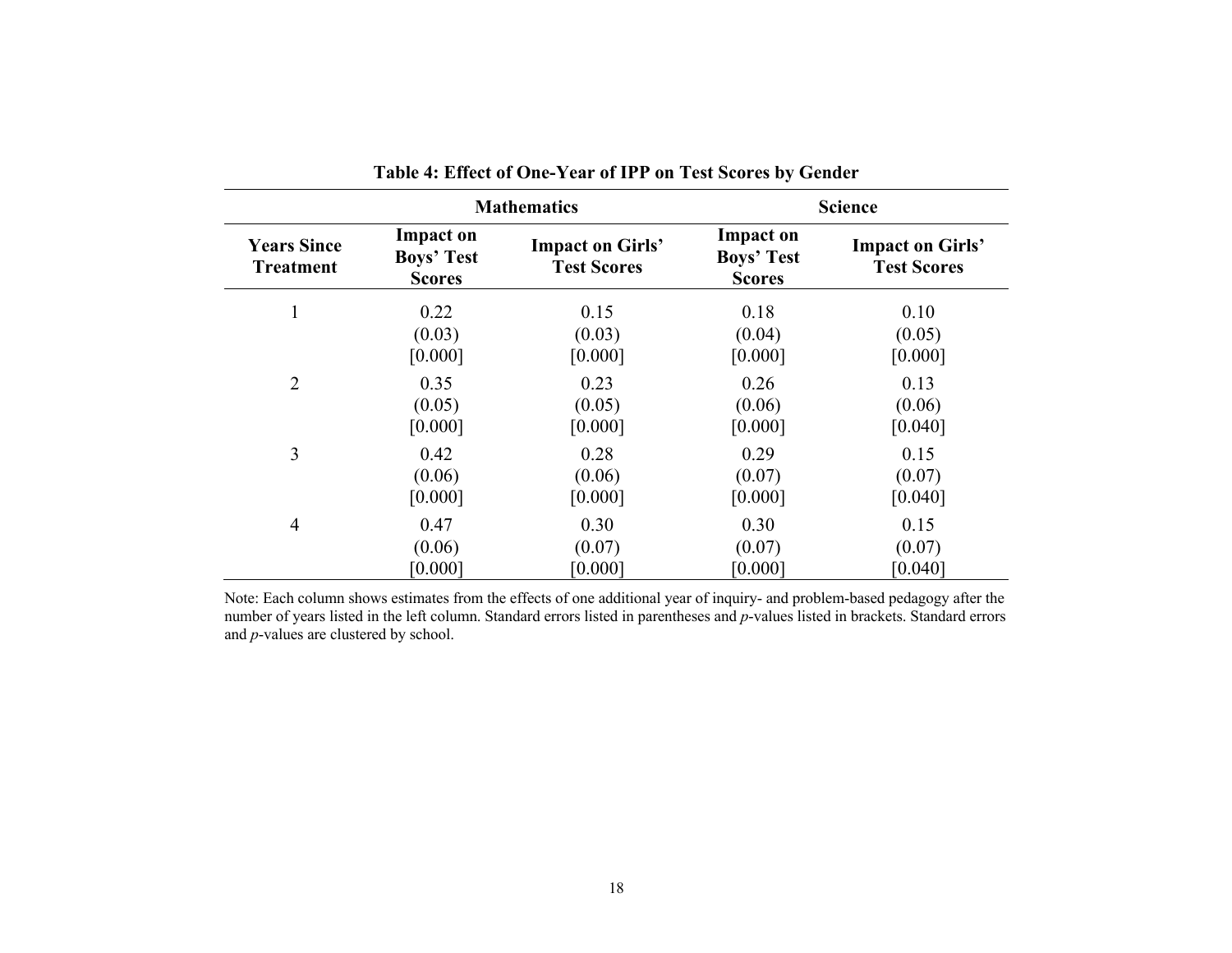## **Appendix: Supplemental Information**

#### *Trail Registry Information*

(i) Paraguay 2011 and 2013 IPA IRB Protocol Number 241.11May-007 and AEA RCT Number [AEARCTR-0002947]

(ii) Peru 2012 Mathematics IPA IRB Protocol Number 12February-003 and 2014 IPA IRB Protocol Number:212.10April-002 for 2012, both with AEA RCT Number [AEARCTR-0000365]

- (iii) Peru Science 2014 Mathematics IPA IRB Protocol Number 12February-003 and AEA RCT Number [AEARCTR-0000379]
- (iv) Peru Science 2012 IPA IRB Protocol Number 215.10April-002 and AEA RCT Number [AEARCTR-0002960]
- (iv) Belize [ISCR/H/2/71] and AEA RCT Number [AEARCTR-0002959].

The data for Argentina were provided to the authors by the government of Argentina, which executed implementation. Thus, we do not have registry or Institutional Review Board information.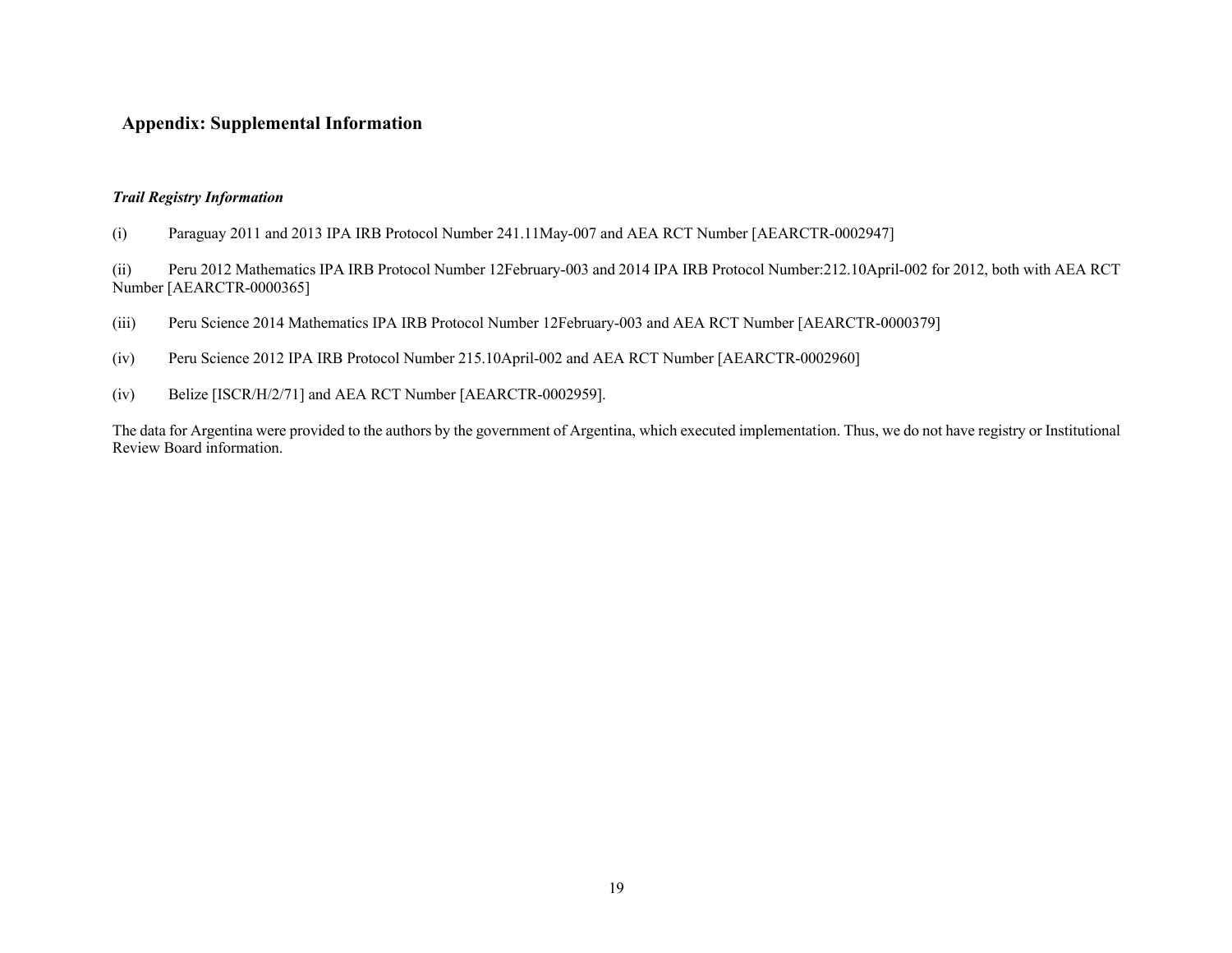| Country/Year                     | <b>Target Population</b>                                                                                                                                  | Grade     | <b>Didactic Materials</b>                                                                 | <b>Teacher</b><br>Training | <b>Teacher Support</b>                        | <b>Source</b>         |
|----------------------------------|-----------------------------------------------------------------------------------------------------------------------------------------------------------|-----------|-------------------------------------------------------------------------------------------|----------------------------|-----------------------------------------------|-----------------------|
| <b>Mathematics Interventions</b> |                                                                                                                                                           |           |                                                                                           |                            |                                               |                       |
| Argentina<br>2009                | Public schools in Tafí Viejo, Yerba<br>Buena, and Cruz Alta in Tucumán, and in<br>southern Buenos Aires                                                   | 4th grade | Workbook, calculator, rules,<br>tables, games and figures                                 | 42 hours                   | Mentoring and<br>training every other<br>week | IDB (2018a)           |
| Paraguay 2011                    | Preschools in Cordillera                                                                                                                                  | Preschool | Workbook and audio lessons                                                                | 35 hours                   | Mentoring and<br>training once a month        | IDB (2018c,<br>2018d) |
| Paraguay 2013                    | Preschools in Cordillera                                                                                                                                  | Preschool | Workbook and audio lessons                                                                | 35 hours                   | Mentoring and<br>training once a month        | IDB(2018e)            |
| Peru 2012                        | Preschools in Huancavelica, Angaraes,<br>and Ayacucho                                                                                                     | Preschool | Mathematics tools (e.g.,<br>shapes, pictures, blocks,<br>mirror, plastic tiles, and dice) | 40 hours                   | Mentor visits once a<br>month                 | IDB(2018f)            |
| Belize 2015                      | Primary schools in Belize District                                                                                                                        | 4th grade | Mathematics tools such as tin<br>frames, geometric solids,<br>rods, etc.                  | 29 hours                   | Mentor visits once a<br>month                 | IDB(2018b)            |
| <b>Science Interventions</b>     |                                                                                                                                                           |           |                                                                                           |                            |                                               |                       |
| Argentina<br>2009                | Public schools in socioeconomically<br>disadvantaged communities in Tafí Viejo,<br>Yerba Buena, and Cruz Alta in Tucumán,<br>and in southern Buenos Aires | 4th grade | Workbook and didactic<br>materials                                                        | 50 hours                   | Pedagogical and<br>technical assistance       | IDB (2018a)           |
| Peru 2010                        | Public primary schools in Lima                                                                                                                            | 3rd grade | LEGO kits                                                                                 | 42 hours                   | Technical assistance<br>and tutoring          | IDB(2018g)            |
| Peru 2012                        | Public primary schools in Lima                                                                                                                            | 3rd grade | LEGO kits                                                                                 | 73 hours                   | Technical assistance<br>and tutoring          | IDB(2018g)            |
| Peru 2014                        | Students who perform in the bottom 50<br>percent on science scores in public<br>primary schools in Lima                                                   | 3rd grade | Flipcharts                                                                                | 20 hours                   | None                                          | IDB(2018g)            |
| Belize 2015                      | Primary schools in Belize District                                                                                                                        | 4th grade | Mathematics tools such as tin<br>frames, geometric solids,<br>rods, etc.                  | 29 hours                   | Mentor visits once a<br>month                 | IDB(2018b)            |

# **Supplementary Table S1: Characteristics of IPP Interventions**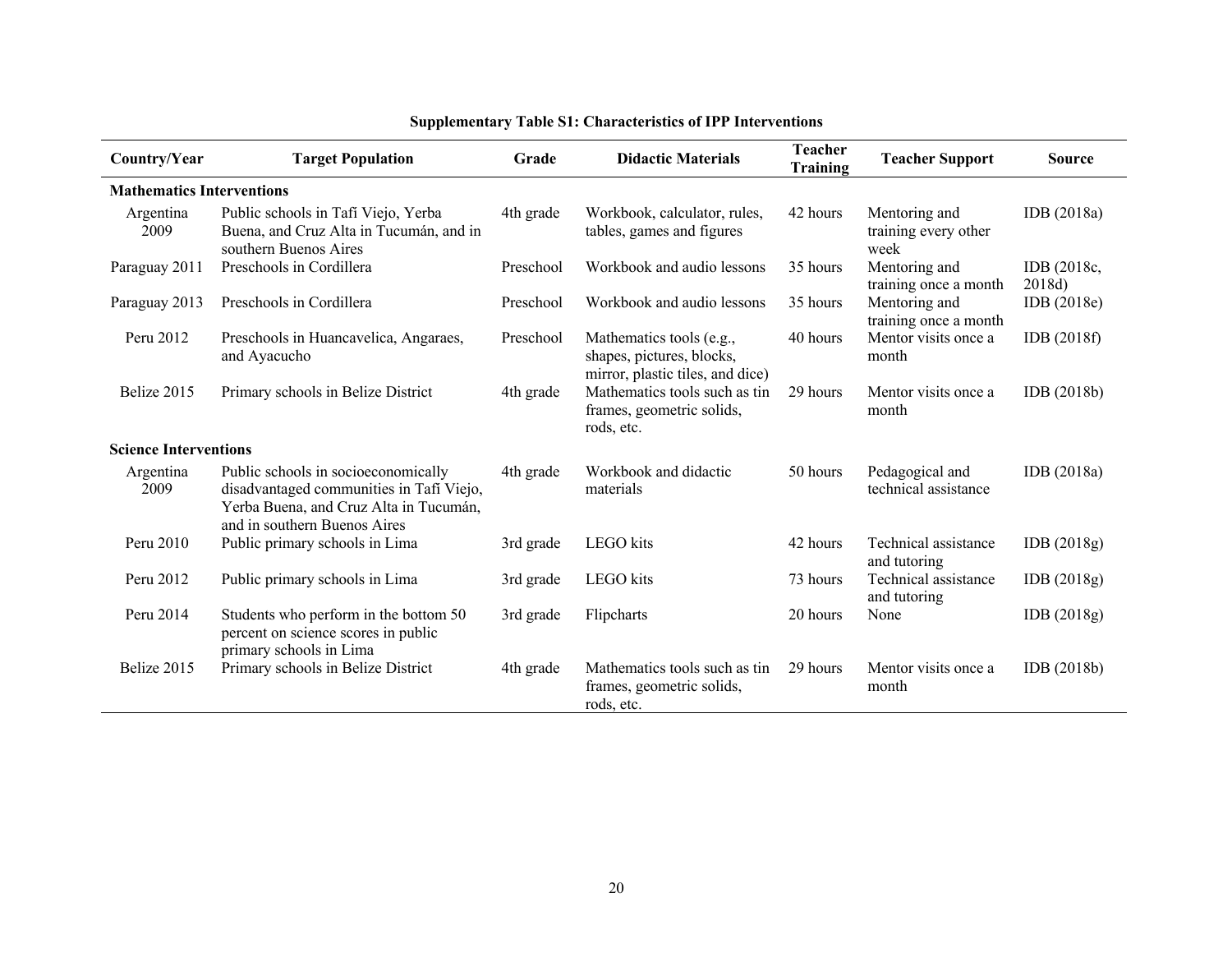| Country/<br>Year  | <b>School</b><br><b>Sample</b><br>Frame | Number of<br><b>Schools</b><br><b>Sampled</b> | <b>Schools</b><br><b>Allocated</b><br><b>Treatment</b> | <b>Stratifications for Random Assignment</b>                                                  | <b>Baseline</b><br>Collection<br><b>Dates</b> | <b>Follow-up</b><br>Collection<br><b>Dates</b> | <b>Number</b><br>of<br>Students/<br><b>Baseline</b> | <b>Number</b><br>of<br>Students/<br><b>Follow-up</b> |
|-------------------|-----------------------------------------|-----------------------------------------------|--------------------------------------------------------|-----------------------------------------------------------------------------------------------|-----------------------------------------------|------------------------------------------------|-----------------------------------------------------|------------------------------------------------------|
| Argentina<br>2009 | 323                                     | 28                                            | 14                                                     | None                                                                                          | March<br>2009                                 | November<br>2009                               | 1,283                                               | 1,126                                                |
| Paraguay<br>2011  | 265                                     | 265                                           | 131                                                    | Urban/rural, high/low school resources, and<br>high/low school size                           | March<br>2011                                 | November,<br>December<br>2011                  | 2,907                                               | 2,805                                                |
| Paraguay<br>2013  | 265                                     | 262                                           | 129                                                    | Urban/rural, high/low school resources,<br>high/low school size, and half sessions per<br>day | March,<br>April 2013                          | November<br>2013                               | 3,195                                               | 2,888                                                |
| Peru 2012         | 104                                     | 104                                           | 54                                                     | Urban/rural, and geographic department                                                        | March,<br>April 2012                          | November<br>2012                               | 2,926                                               | 2,400                                                |
| Argentina<br>2009 | 323                                     | 42                                            | 28                                                     | None                                                                                          | March<br>2009                                 | November<br>2009                               | 2,271                                               | 1,927                                                |
| Peru 2010         | 1203                                    | 106                                           | 53                                                     | Urban/rural/metro, complete/multigrade,<br>and school size (small, medium, or large).         | April 2010                                    | December<br>2010                               | 2,790                                               | 2,392                                                |
| Peru 2012         | 1203                                    | 104                                           | 52                                                     | Urban/rural/metro, complete/multigrade,<br>and school size (small, medium, or large)          | March,<br>April 2012                          | November,<br>December<br>2012                  | 2,705                                               | 2,401                                                |
| Peru 2014         | 1217                                    | 48                                            | Not applicable                                         | School and gender                                                                             | May 2014                                      | November<br>2014                               | 1,217                                               | 1,127                                                |
| Belize<br>2015    | 258                                     | 252                                           | 25                                                     | Urban/rural and funding (government or<br>government aided)                                   | October,<br>November<br>2014                  | May 2016                                       | 4,713                                               | 4,457                                                |

# **Supplementary Table S2: Experimental Design Characteristics**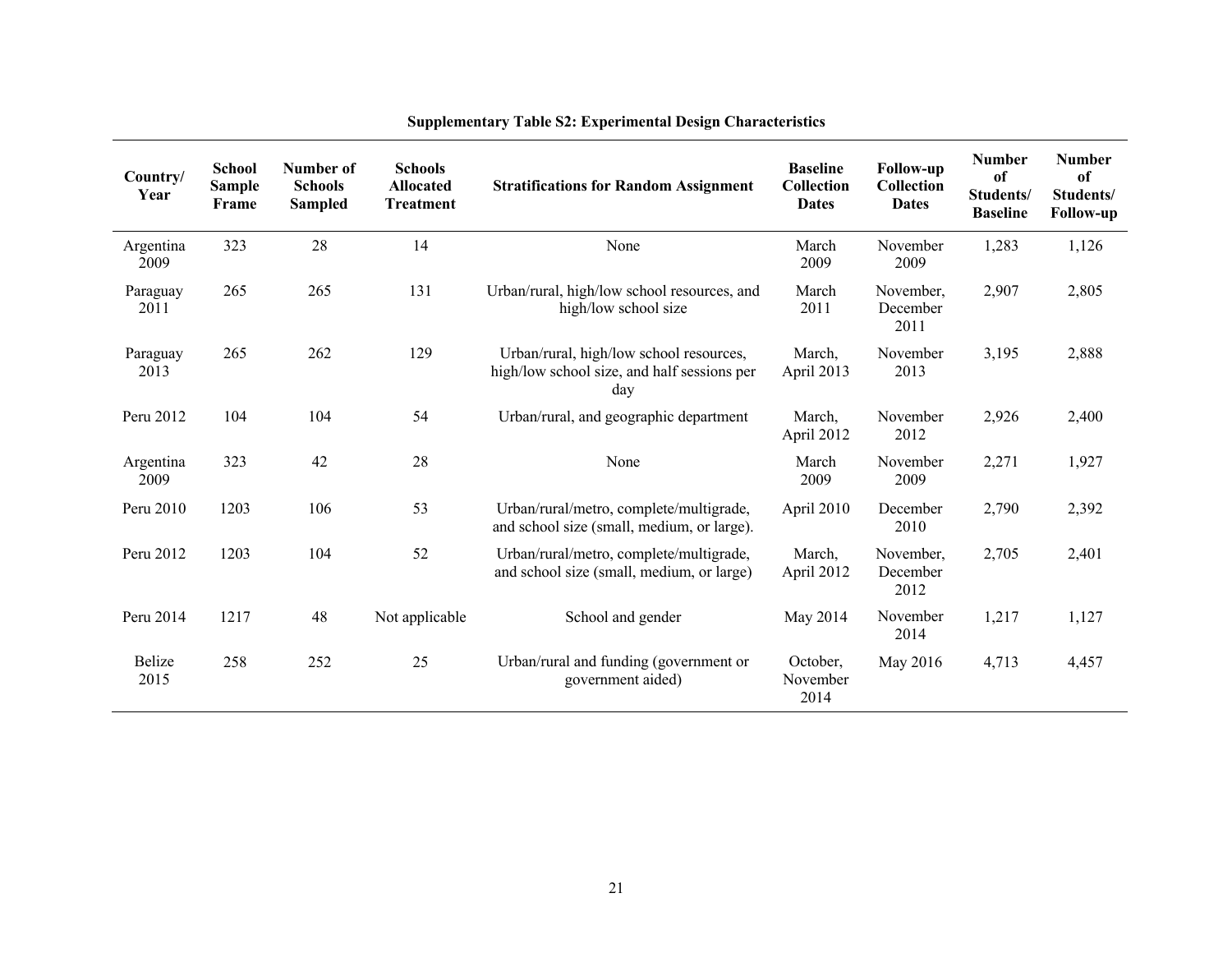# **Supplementary Table S3: Definition of Variables Used in the Analysis**

| <b>Variable</b>                                              | <b>Definition</b>                                                                                                                                                                                                                                                        |  |  |  |  |  |  |
|--------------------------------------------------------------|--------------------------------------------------------------------------------------------------------------------------------------------------------------------------------------------------------------------------------------------------------------------------|--|--|--|--|--|--|
| <b>Panel A. Individual Characteristics</b>                   |                                                                                                                                                                                                                                                                          |  |  |  |  |  |  |
| Mathematics and science test scores (standard<br>deviations) | Designed to measure the ability of students to understand and apply key mathematical and scientific<br>concepts adapted for each grade level and national curriculum. Standardized to mean zero and standard<br>deviation of 1 of the distribution of the control group. |  |  |  |  |  |  |
| Student's age                                                | Age of student in years.                                                                                                                                                                                                                                                 |  |  |  |  |  |  |
| Male                                                         | Equals 1 if student is male and 0 otherwise.                                                                                                                                                                                                                             |  |  |  |  |  |  |
| Bilingual                                                    | Equals 1 if the child speaks Spanish and another language at home reported by parent and 0 otherwise.                                                                                                                                                                    |  |  |  |  |  |  |
| Asset index (standard deviations)                            | Asset index created using principal component analysis to summarize information from the following<br>variables: income per capita, number of people in the house, housing floor, ceiling, and wall materials.<br>Standardized to mean zero and standard deviation of 1. |  |  |  |  |  |  |
| <b>Panel B. School and Class Characteristics</b>             |                                                                                                                                                                                                                                                                          |  |  |  |  |  |  |
| Average class size                                           | Cohort size divided by number classrooms.                                                                                                                                                                                                                                |  |  |  |  |  |  |
| Teacher is male                                              | Equals 1 if the sex of the teacher is male and 0 otherwise.                                                                                                                                                                                                              |  |  |  |  |  |  |
| Teacher's age in years                                       | Age of the teacher in years.                                                                                                                                                                                                                                             |  |  |  |  |  |  |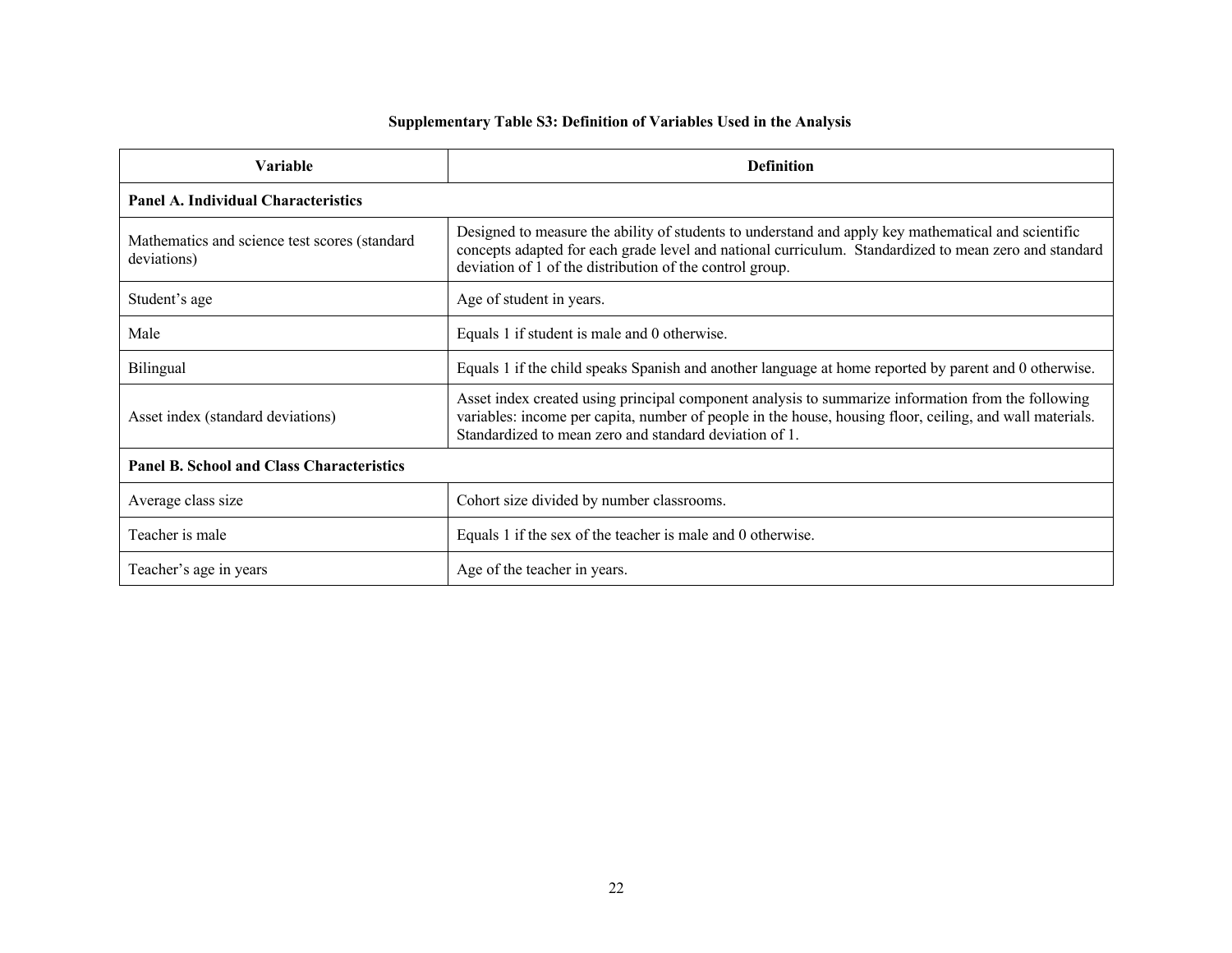|              |                |              | <b>Mathematics</b> |               |                  |                |                | Science          |                  |                  |
|--------------|----------------|--------------|--------------------|---------------|------------------|----------------|----------------|------------------|------------------|------------------|
|              | Argentina 2009 | Belize 2015  | Paraguay 2011      | Paraguay 2013 | <b>Peru 2012</b> | Argentina 2009 | Belize 2015    | <b>Peru 2010</b> | <b>Peru 2012</b> | <b>Peru 2014</b> |
| Test scores  | $-0.02$        | $\mathbf{0}$ | $\mathbf{0}$       | $-0.04$       | 0.04             | $-0.02$        | $\overline{0}$ | $-0.03$          | $-0.03$          | $-0.03$          |
|              | $(-0.07)$      | $(-0.14)$    | $(-0.02)$          | $(-0.06)$     | $(-0.11)$        | (0.01)         | (0.01)         | (0.09)           | (0.03)           | $(-0.02)$        |
|              | [0.267]        | [0.202]      | [0.719]            | [0.416]       | [0.284]          | [0.739]        | [0.959]        | [0.434]          | [0.746]          | [0.737]          |
| Age          | 9.35           | 8.26         | 5                  | 4.9           | 5                | 9.36           | 8.26           | n.a.             | 8.02             | 8.19             |
|              | $(-0.05)$      | (0.04)       | (0.01)             | (0.00)        | (0.00)           | (0)            | (0.04)         |                  | $(-0.05)$        | (0.02)           |
|              | $[0.17]$       | [0.63]       | [0.249]            | [0.971]       | [0.545]          | [0.95]         | [0.63]         |                  | $[0.34]$         | [0.699]          |
| Male         | 0.52           | 0.5          | 0.5                | 0.53          | 0.57             | 0.52           | 0.5            | 0.52             | 0.52             | 0.55             |
|              | $(-0.02)$      | (0.07)       | $(-0.02)$          | (0.00)        | $(-0.08)$        | $(-0.04)$      | (0.07)         | (0)              | $(-0.02)$        | (0.00)           |
|              | $[0.497]$      | [0.001]      | [0.165]            | [0.896]       | [0.003]          | [0.284]        | [0.001]        | [0.943]          | [0.347]          |                  |
| Bilingual    | n.a.           | n.a.         | 0.43               | n.a.          | 0.12             | 0.14           | n.a.           | n.a.             | 0.06             | 0.89             |
|              |                |              | $(-0.01)$          |               | (0.00)           | (0.01)         |                |                  | $(-0.01)$        | $(-0.01)$        |
|              |                |              | [0.678]            |               | [0.984]          | [0.827]        |                |                  | [0.56]           | [0.462]          |
| Asset index  | $-0.04$        | $-0.11$      | n.a.               | n.a.          | n.a.             | $-0.05$        | $-0.11$        | n.a.             | $-0.01$          | n.a.             |
|              | (0.10)         | (0.21)       |                    |               |                  | (0.04)         | (0.21)         |                  | $(-0.04)$        |                  |
|              | [0.074]        | $[0.1]$      |                    |               |                  | [0.76]         | $[0.1]$        |                  | [0.573]          |                  |
| Class size   | 15.25          | 23.42        | 15.36              | 17.13         | 21.45            | 17.3           | 23.42          | 23.36            | 22.48            | 23.81            |
|              | $(-2.24)$      | (4.21)       | (0.34)             | $(-0.13)$     | (2.02)           | $(-2.05)$      | (4.21)         | $(-1.52)$        | $(-1.48)$        | $(-0.06)$        |
|              | [0.000]        | [0.098]      | [0.658]            | [0.935]       | [0.17]           | [0.083]        | [0.098]        | [0.326]          | [0.365]          | [0.826]          |
| Male teacher | n.a.           | 0.34         | 0.05               | 0.06          | $\dagger\dagger$ | n.a.           | 0.34           | n.a.             | 0.21             | 0.14             |
|              |                | $(-0.05)$    | (0.04)             | (0.02)        |                  |                | $(-0.05)$      |                  | (0.01)           | (0)              |
|              |                | [0.712]      | [0.205]            | [0.586]       |                  |                | [0.712]        |                  | [0.901]          | [0.748]          |
| Teacher age  | n.a.           | 35           | 35.25              | 37.14         | n.a.             | n.a.           | 35             | n.a.             | 47.73            | 50.5             |
|              |                | $(-2.59)$    | (0.75)             | (0.04)        |                  |                | $(-2.59)$      |                  | $(-0.16)$        | $(-0.13)$        |
|              |                | [0.278]      | [0.314]            | [0.953]       |                  |                | [0.278]        |                  | [0.927]          | $[0.741]$        |

**Supplementary Table S4: Baseline Descriptive Statistics and Tests of Balance between Treatment and Control Groups**

Note: The table shows the control group mean. The difference between the treatment and the control group means is shown in parentheses. The *p*-values for a test that the differences in means equals zero are shown in brackets. Errors are clustered at the school level, expect for those of Argentina, which are cluster bootstrapped. All estimates are based on baseline (pre-intervention) data. †† All teachers were female. n.a. denotes data not available. Bold font indicates statistically significant differences at the 0.10 significance level.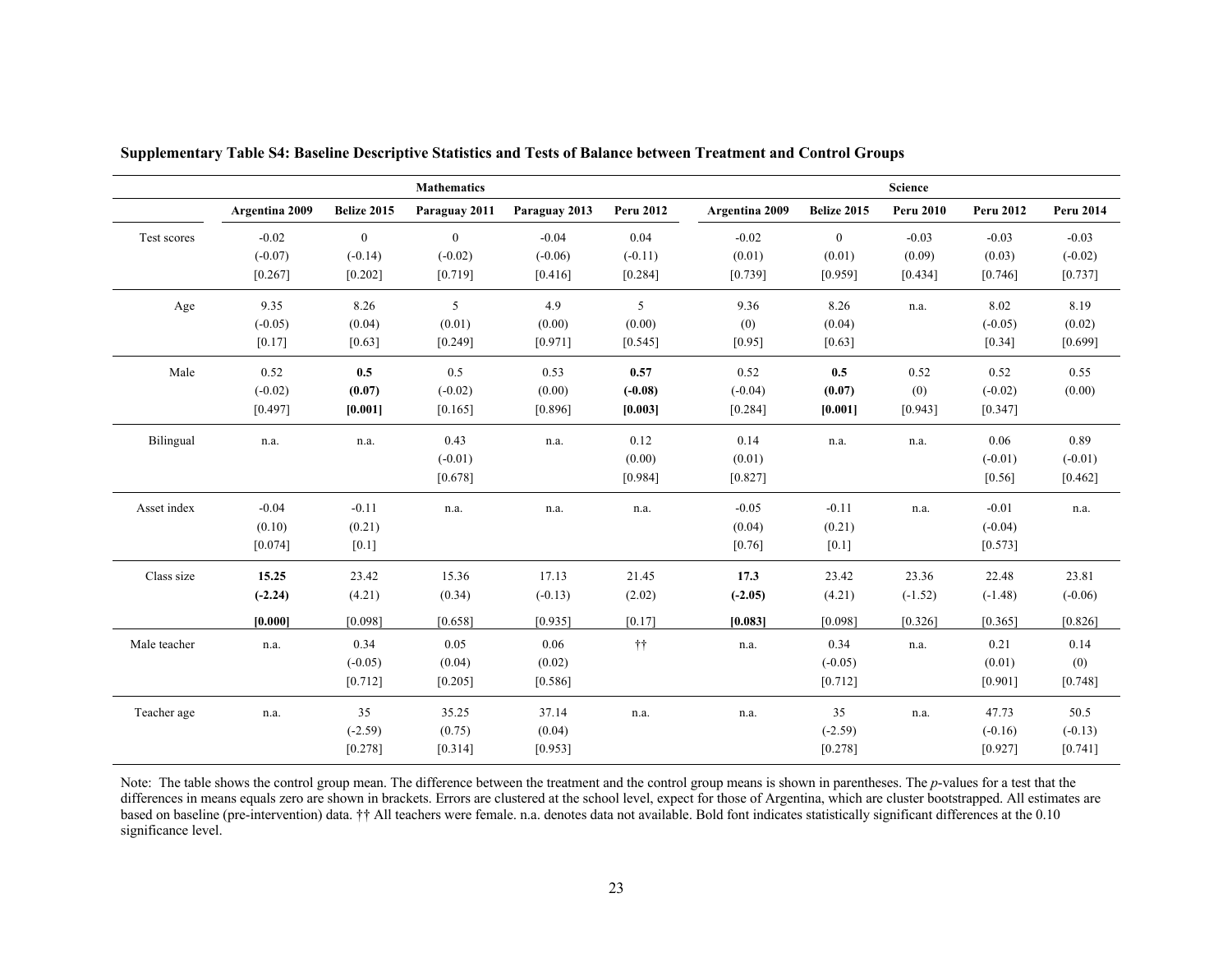|                   |               | <b>Science</b> |                  |                   |                  |                  |                  |           |
|-------------------|---------------|----------------|------------------|-------------------|------------------|------------------|------------------|-----------|
| Argentina<br>2009 | Paraguay 2011 | Paraguay 2013  | <b>Peru 2012</b> | Argentina<br>2009 | <b>Peru 2010</b> | <b>Peru 2012</b> | <b>Peru 2014</b> |           |
| 0.13              | 0.03          | 0.08           | 0.21             | 0.17              | 0.16             | 0.11             | 0.08             | 0.08      |
| $(-0.01)$         | (0)           | (0.02)         | $(-0.05)$        | $(-0.04)$ ***     | $(-0.03)$        | (0.01)           | $(-0.01)$        | $(-0.01)$ |
| [0.487]           | [0.660]       | [0.100]        | [0.348]          | [0.003]           | [0.107]          | [0.419]          | [0.609]          | [0.275]   |

#### **Supplementary Table S5: Attrition Rates between Baseline and Endline**

Note: This table reports the attrition rate in the control group. Numbers in parentheses show the difference in attrition rates between the treatment and the control groups. The numbers in brackets show the corresponding *p*-values for the test that the difference in attrition rates equals zero with errors clustered at the school level. The standard errors for Argentina are cluster bootstrapped. \*\*\* indicate that the estimates coefficient is significantly statistically different from zero at the 0.01 level.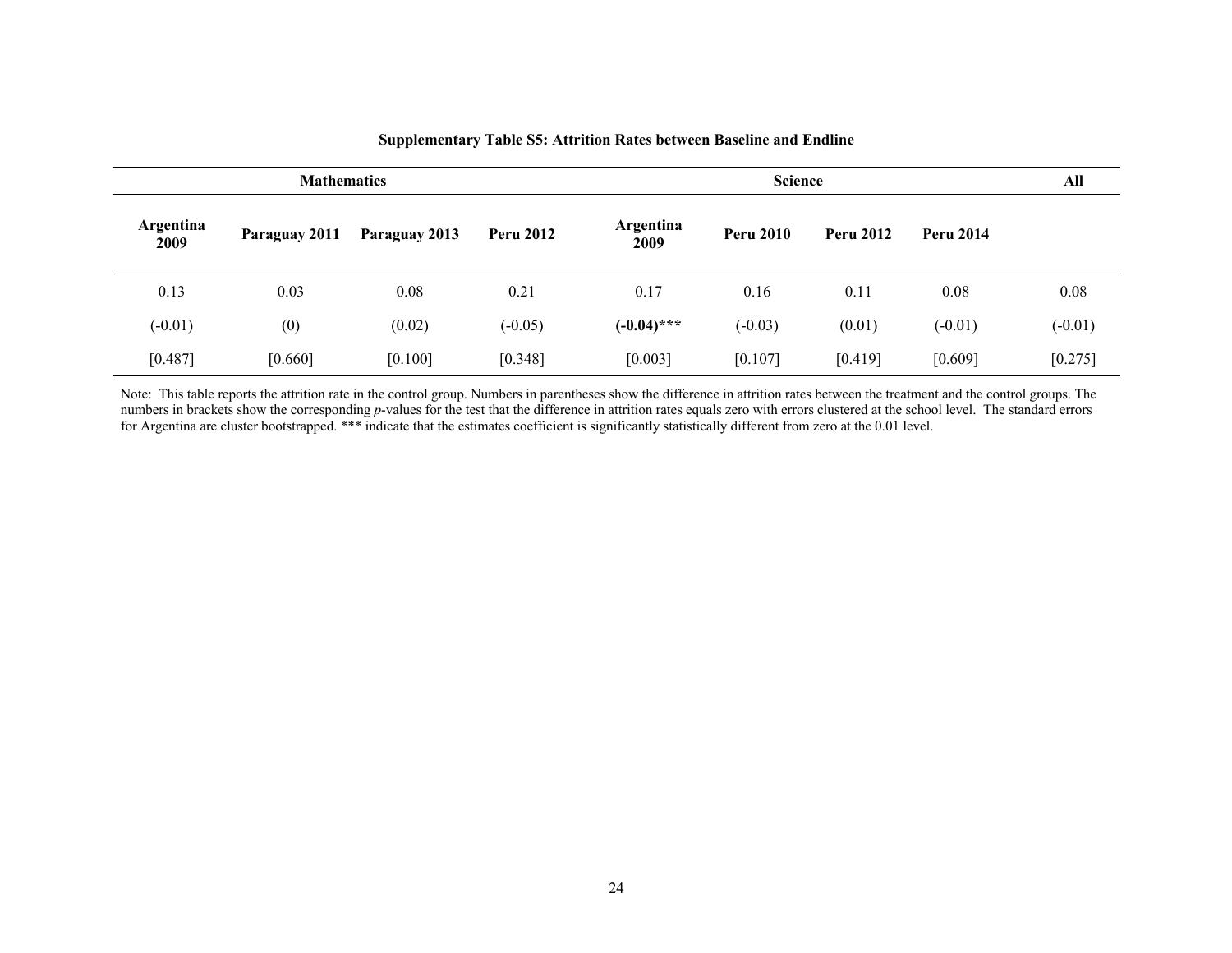|                              | <b>Mathematics</b>        |                           |                           |                           | <b>Science</b>            |                           |                           |                           |                           |                           |
|------------------------------|---------------------------|---------------------------|---------------------------|---------------------------|---------------------------|---------------------------|---------------------------|---------------------------|---------------------------|---------------------------|
|                              | Argentina<br>2009         | <b>Belize</b><br>$2015*$  | Paraguay<br>2011          | Paraguay<br>2013          | <b>Peru 2012</b>          | Argentina<br>2009         | <b>Belize</b><br>2015*    | Peru<br>2010              | Peru<br>2012              | Peru<br>2014              |
| $\beta$ (Treatment)          | 0.13<br>(0.06)<br>[0.034] | 0.16<br>(0.09)<br>[0.071] | 0.20<br>(0.05)<br>[0.000] | 0.17<br>(0.04)<br>[0.000] | 0.19<br>(0.06)<br>[0.003] | 0.08<br>(0.04)<br>[0.054] | 0.29<br>(0.09)<br>[0.002] | 0.17<br>(0.08)<br>[0.032] | 0.14<br>(0.08)<br>[0.064] | 0.12<br>(0.05)<br>[0.024] |
| $\gamma$ (Lagged test score) | 0.30<br>(0.04)<br>[0.000] |                           | 0.64<br>(0.02)<br>[0.000] | 0.63<br>(0.02)<br>[0.000] | 0.55<br>(0.02)<br>[0.000] | 0.22<br>(0.02)<br>[0.000] |                           | 0.54<br>(0.03)<br>[0.000] | 0.40<br>(0.03)<br>[0.000] | 0.39<br>(0.04)<br>[0.000] |
| <b>Sample Size</b>           |                           |                           |                           |                           |                           |                           |                           |                           |                           |                           |
| Number of students           | 1,126                     | 4,457                     | 2,805                     | 2,888                     | 2,400                     | 1,927                     | 4,457                     | 2,392                     | 2,401                     | 1,127                     |
| Number of schools            | 28                        | 252                       | 265                       | 262                       | 104                       | 42                        | 252                       | 106                       | 104                       | 48                        |

**Supplementary Table S6. Estimates of Equation (1) by Country, Year and Subject**

Note: Each column reports the estimates of the model in equation (1) for a different sample, including the estimated coefficients, standard errors in parentheses, and p-value for the hypothesis that the coefficient equals zero in brackets. The standard errors and p-values are clustered by school. \*Since we only have a cross-section for Belize 2015, we exclude the lagged test scores for those models.